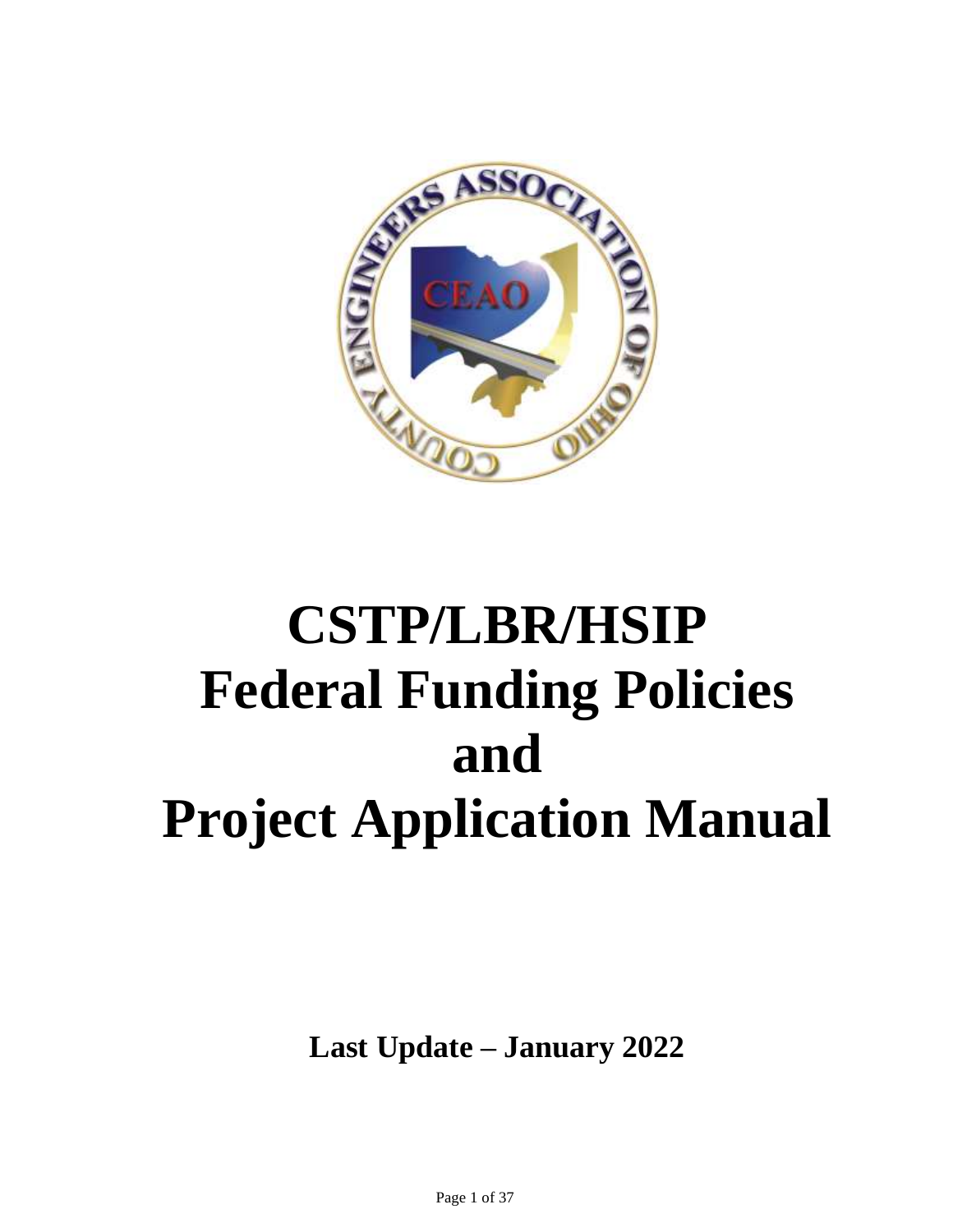### **INDEX**

|                                                                     | 3                          |
|---------------------------------------------------------------------|----------------------------|
|                                                                     | 4                          |
|                                                                     | 8                          |
|                                                                     | 10                         |
| County Highway Safety Improvement Program (HSIP)                    | 12                         |
|                                                                     | 16                         |
|                                                                     | 21                         |
| CEAO Environmental and Right-of-Way Task Orders                     | 21                         |
|                                                                     | 22                         |
|                                                                     | 23                         |
| Credit Bridge Program (CBP) and Toll Revenue Credit (TRC) Financing | 24                         |
|                                                                     | 25                         |
|                                                                     | 25                         |
|                                                                     | 26                         |
|                                                                     | 26                         |
|                                                                     | 27                         |
|                                                                     | 28                         |
|                                                                     | 29                         |
|                                                                     | 30                         |
| <b>Appendix</b>                                                     | 31<br>32<br>33<br>34<br>35 |
| LPA Scope Form/ODOT District LPA Coordinators                       | 37                         |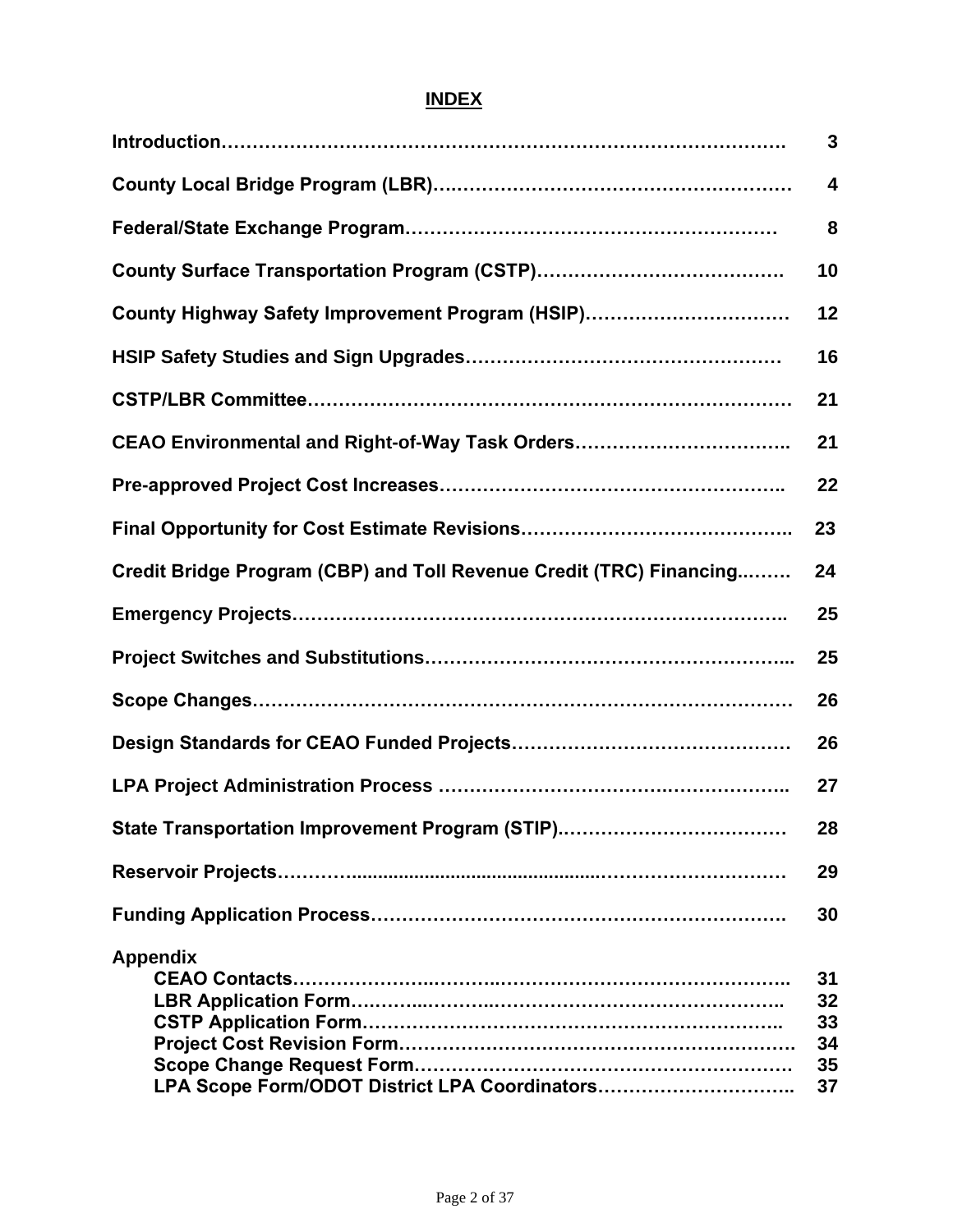### **Introduction**

The Ohio Department of Transportation (ODOT) has long made Federal highway funds available to the counties for local road and bridge improvements.

### Rural Secondary System/Surface Transportation Program

For many years ODOT annually allocated federal Rural Secondary (RS) funds to each county for projects on the Federal-aid Rural Secondary System. The Intermodal Surface Transportation Efficiency Act of 1991 (ISTEA) replaced this RS funding with Surface Transportation Program (STP) funding, eliminated the Federal-aid Rural Secondary System, and instead based STP funding eligibility on highway functional classification. At that time ODOT began allocating STP funds to the counties in place of the RS funds.

In 1994 ODOT turned administration of this STP funding program over to the CEAO, and began allocating the funds to the CEAO rather than to the individual counties. The CEAO designated it as the County STP (CSTP) program, and established policies and procedures for administering it as outlined herein. The CSTP funding level is currently \$14.3 million per year.

### Bridge Replacement and Rehabilitation Program

ODOT began making federal Bridge Replacement and Rehabilitation (BR) funds available to counties and cities for local bridges in the early 1980's. A \$2.5 million BR programming limit was set for each county or city, and construction projects were funded first come-first served within annual statewide BR funding limits. Federal funding of PE and R/W was permitted if the cost of these phases exceeded \$100,000.

The federal Bridge Replacement and Rehabilitation Program was not substantially changed by ISTEA. Bridges longer than twenty feet on any public road are eligible for BR funding consideration, and project eligibility was based on the sufficiency rating data in the National Bridge Inventory. MAP-21 retained the bridge length requirement, but eliminated the sufficiency rating requirement. In 1997 ODOT turned administration of the county portion of this local bridge program over to the CEAO. The CEAO designated it as the County LBR (LBR) program, and established policies and procedures for administering it as outlined herein. The LBR funding level is currently \$34.4 million per year.

### Highway Safety Improvement Program

Highway Safety funds had previously been a required set-aside within the federal Surface Transportation Program. With the passage of SAFETEA-LU in 2005, the Highway Safety Program became a separate program. In 2006, ODOT required that CEAO spend half of its CSTP funds on safety projects, and it was subsequently determined that the CSTP and HSIP funds would be administered by CEAO as separate programs. Thus the funding for the CSTP program was reduced to \$10.25 million, and the County HSIP program was established at \$12 million. The current HSIP funding level is \$14.3 million per year.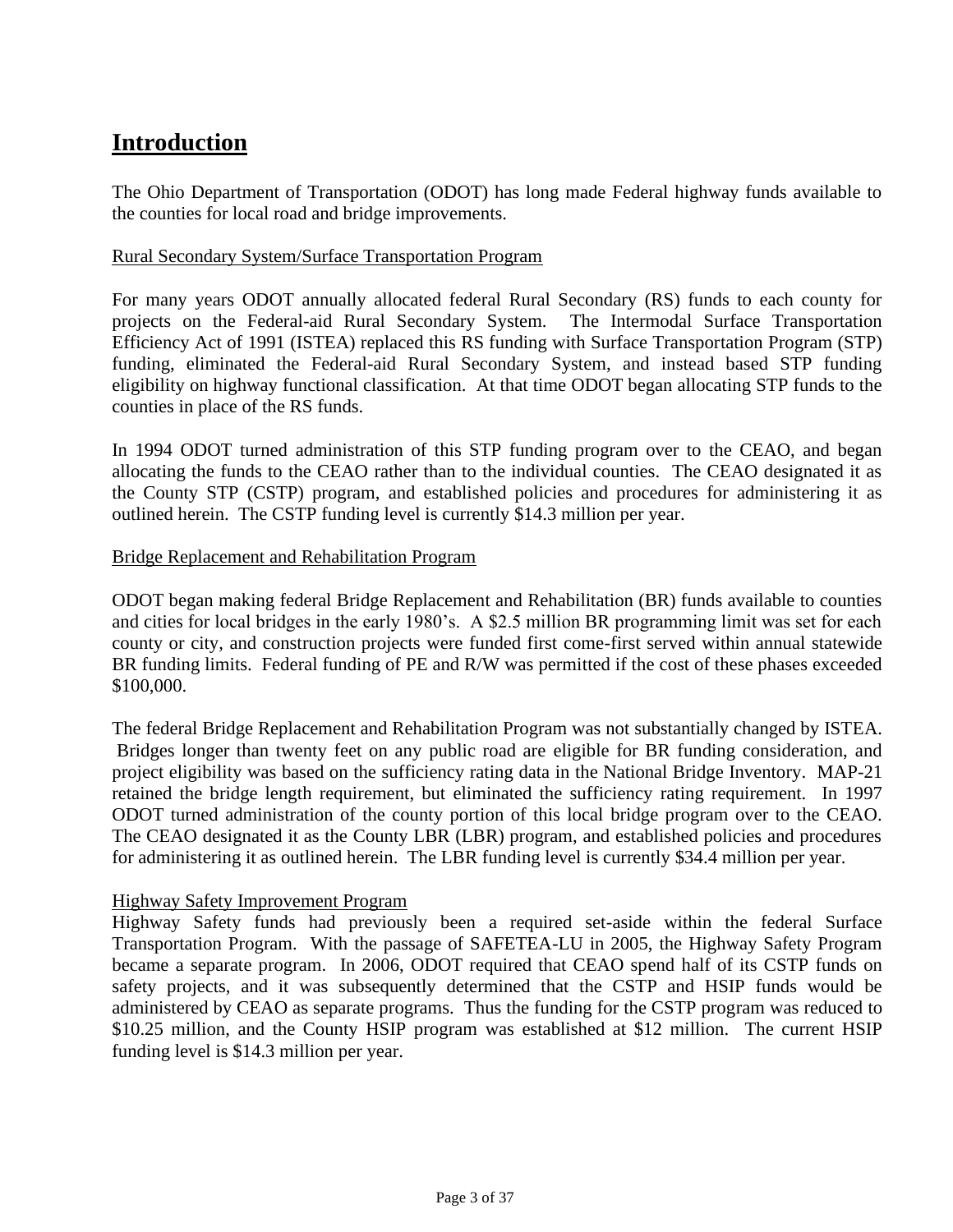### **County Local Bridge Program (LBR)**

### Eligibility Criteria

To be federally eligible for BR funding a bridge can be on any public road, and it must be greater than 20 feet in length (clear span measured along highway centerline).

The requirement that the bridge must be classified as structurally deficient (SD) or functionally obsolete (FO) in the National Bridge Inventory, and have a sufficiency rating of 80 or less for rehabilitation and less than 50 for replacement was eliminated by MAP-21.

If BR funding is used on a bridge, the improvement undertaken must be sufficient that it is no longer classified as deficient according to the federal eligibility criteria. Any bridge that undergoes or has previously undergone major rehabilitation (whether accomplished with BR funding or not) is ineligible for federal BR funding for 10 years.

Funding under the County LBR program shall be limited to federally eligible bridges for which the county engineer has maintenance responsibility, including those partially or wholly within villages or incorporated areas.

County bridges from 10 to 20 feet in length are not eligible for federal BR funding, but can be submitted for funding consideration under the CSTP program. Bridges on state highway extensions within municipalities are currently ODOT's responsibility and thus are not being funded under either the LBR or CSTP program.

### Program/Funding Guidelines

Each county may program eligible bridge projects up to a \$7.5 million overall federal BR funding limit for projects within any 4-year LBR program period, subject to a 6-year statewide LBR programming limit. Previously, bridges costing greater than \$2.5 million did not count against a county's \$7.5 million BR funding limit. Beginning in 2017, the first \$2.5 million of all bridge projects will count toward this limit, but any costs in excess of \$2.5 million will not be counted. The maximum LBR funding allocated to a single project will be limited to \$5 million.

The LBR funding for a project shall be limited to the estimated cost of the most practical and/or costeffective structure for the location unless an exception is warranted due to the circumstances involved. Transportation enhancements will not normally be funded. The pre-approved cost increase policy outlined in this manual will be applicable to all LBR projects, subject to the \$5 million funding limit per project.

The combined total length of approach work eligible for federal BR funding is normally limited to 400 feet. However, additional approach work may be eligible if required to achieve normal touch down, to provide minimum transitions in accordance with AASHTO geometric standards, or to exercise reasonable design engineering due to safety or other special considerations. Approach work eligibility will be determined by the FHWA with concurrence from the respective ODOT District.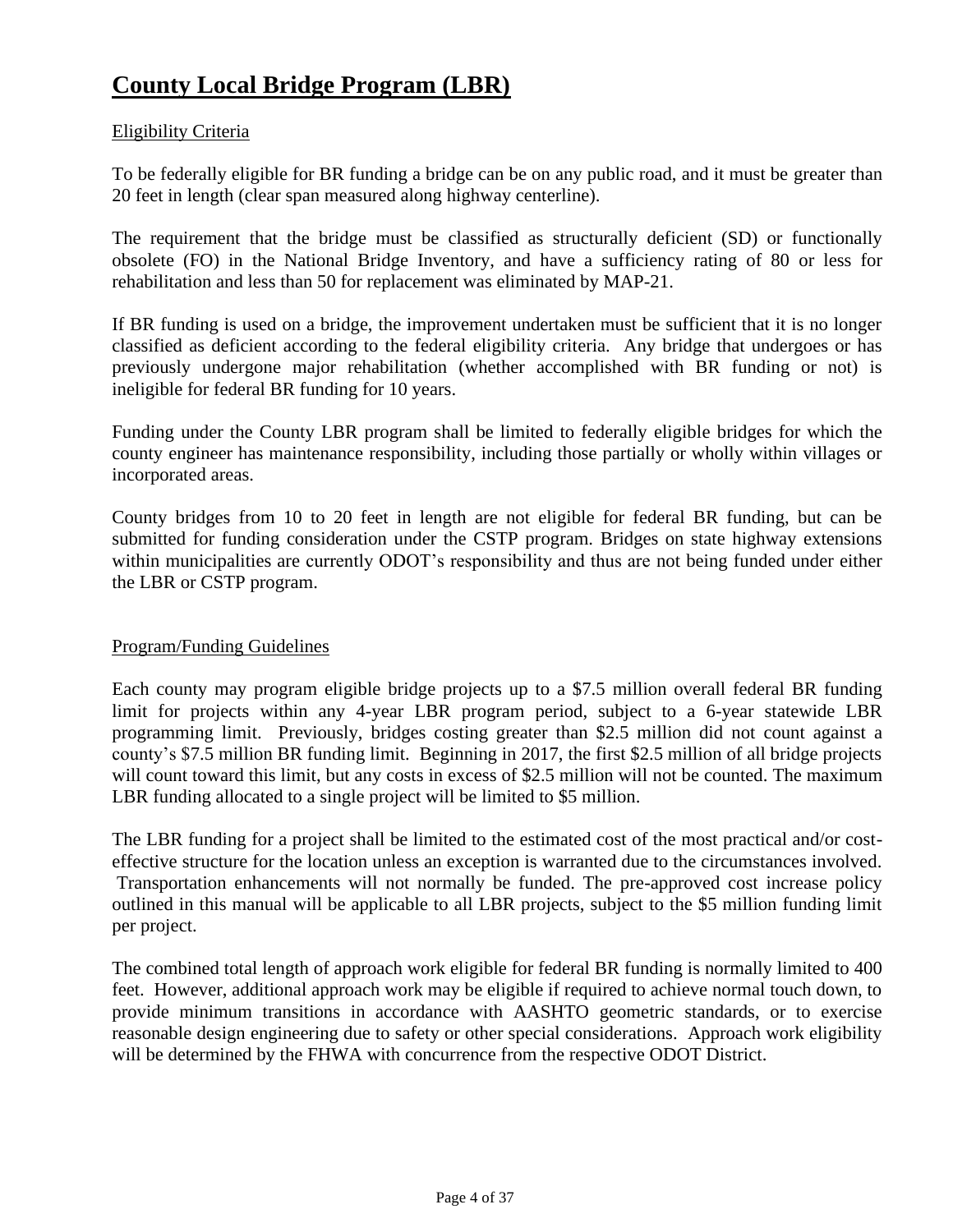### Federal Participation Guidelines

Preliminary engineering (PE) and right-of-way (R/W) will not be federally funded under the county LBR program unless the CSTP/LBR Committee determines that it is warranted. However, the CEAO environmental and right-of-way task orders, which are detailed later in this manual, can be utilized to assist with some of the tasks required in these phases. The federal participation rate for construction and construction engineering is normally 80% although some counties have Credit Bridge Program (CBP) credit or specially granted Toll Revenue Credit (TRC) available to increase the federal share. These credit financing programs are discussed later in this manual.

The CEAO made an exception to the normal 80% participation rate for all LBR projects receiving federal authorization after October 5, 2000, and advanced to bid letting before the end of FY 2005 or later if they were delayed beyond FY 2005 due to LBR funding constraints. During this period all LBR projects were funded 100% federal using TRC. While this funding policy was in effect, CBP and TRC credits previously earned by individual counties were only used to cover cost increases on previously sold credit funded bridge projects.

The CEAO has made an additional exception for the projects sold after FY 2005 and not grandfathered for 100% LBR funding. Starting in FY 2006 and ending at the close of FY 2008, the CEAO provided 90% LBR funding using TRC to cover the extra 10%. Counties having CBP or TRC credits available were permitted to use their credit to increase the participation rate to 95% federal. To simplify the financing/accounting effort, when a county sold the last bridge project for which they had credit available, that project was funded at 95% federal even if their credit balance was not sufficient to fully cover it.

Beginning in FY 2009, due to the lack of availability of additional TRC, all LBR projects were returned to an 80% federal/20% local funding share. Counties having CBP credits available are permitted to use their credit to increase the participation rate to 95% federal. When a county sells the last bridge project for which they have credit available, the project will be funded at the percentage their credit allows them to reach.

### Project Development Guidelines

All LBR projects that are being administered and let in the traditional manner by ODOT must be designed and constructed in accordance with ODOT's *Location and Design Manual* criteria and *Construction and Material Specifications*.

Counties are encouraged to use the ODOT LPA project administration policy outlined in this manual and outlined in the *ODOT Locally Administered Transportation Projects Manual of Procedures* to help expedite the development and sale of projects. Under this policy, ODOT involvement in project development and construction award and administration is minimized.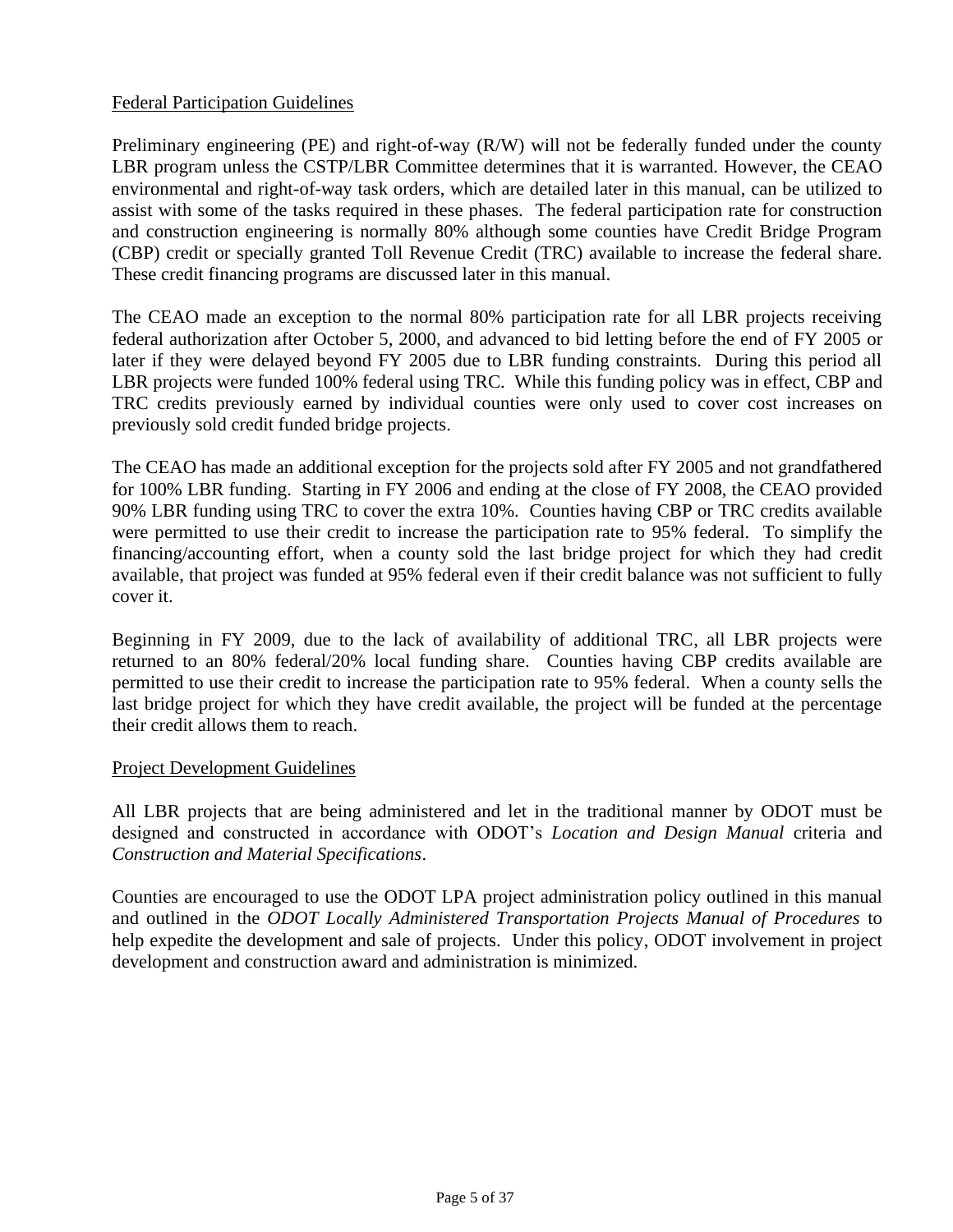### LBR Program Bridge Ranking Prioritization/Approval Process

Using a bridge ranking process adopted with ODOT approval, the CEAO will annually select new bridge projects each July to maintain a 6-year LBR funding program. In May of every year, CEAO will produce a list of all the bridges in each county that are currently eligible for County LBR funding for rehabilitation or replacement. This list will be sent to each County Engineer along with a notification letter that LBR applications are currently being accepted. To be considered for funding, all applications must be received in the CEAO office by June  $30<sup>th</sup>$ . Once all the applications are received, they will be ranked in accordance with the approved scoring system.

To guarantee funding for counties with the worst bridge conditions, up to \$10 million will be earmarked each year for eligible bridges in target counties. Target counties are those that have a deck area deficiency percentage greater than the statewide average based on a GA of 4 or less. For this purpose, CEAO will develop an updated list of these target counties based on the latest bridge inventory data.

The annual bridge approval process will involve three steps:

1) Bridges with a GA of 4 or less located in target counties are considered target bridges. Applications for target bridges will be selected by rank until \$10 million of LBR funding is committed. Bridges selected within this \$10 million earmark will not be subject to re-ranking against new bridge applications the following year.

2) To encourage additional counties to participate in the program, each county will be guaranteed to have at least one LBR project funded every four years. Thus, if a county has no LBR projects approved for funding within the three program years immediately prior to the year currently being funded, the highest-ranking bridge application from that county will automatically be approved. Bridges selected under this 4-year provision will also not be subject to re-ranking against new bridge applications the following year.

3) All the remaining bridge applications will be selected based on rank score until the balance of the LBR funding is used. During this step, additional target bridges may be selected for funding; however, these will not be exempt from re-ranking the next year.

All new projects selected for funding each year will be placed in the  $5<sup>th</sup>$  or  $6<sup>th</sup>$  program year, based on their rank score in comparison to the  $5<sup>th</sup>$  year projects approved the previous year (except those exempted from re-ranking under the \$10 million target earmark or the 4-year provision). The goal of this re-ranking provision is to give the higher ranked (worse) bridges each year the potential to be scheduled in the  $5<sup>th</sup>$  rather than the  $6<sup>th</sup>$  program year, and to thus avoid this re-ranking process the following year.

Any bridge applications not approved for funding under this annual ranking process will have to be resubmitted for future funding consideration. They will be subject to future approval based on their relative rank at that time, and will not receive any priority consideration on the basis that they were previously submitted but not approved.

The bridge ranking system will also be used to determine priority whenever LBR funding availability allows projects to be advanced a year, or requires that projects be delayed a year to maintain annual fiscal balance. Whenever a project has been delayed due to fiscal constraint, it is no longer subject to further delay due to fiscal constraint, nor will it be subject to the annual re-ranking process if it has been delayed into the  $5<sup>th</sup>$  program year.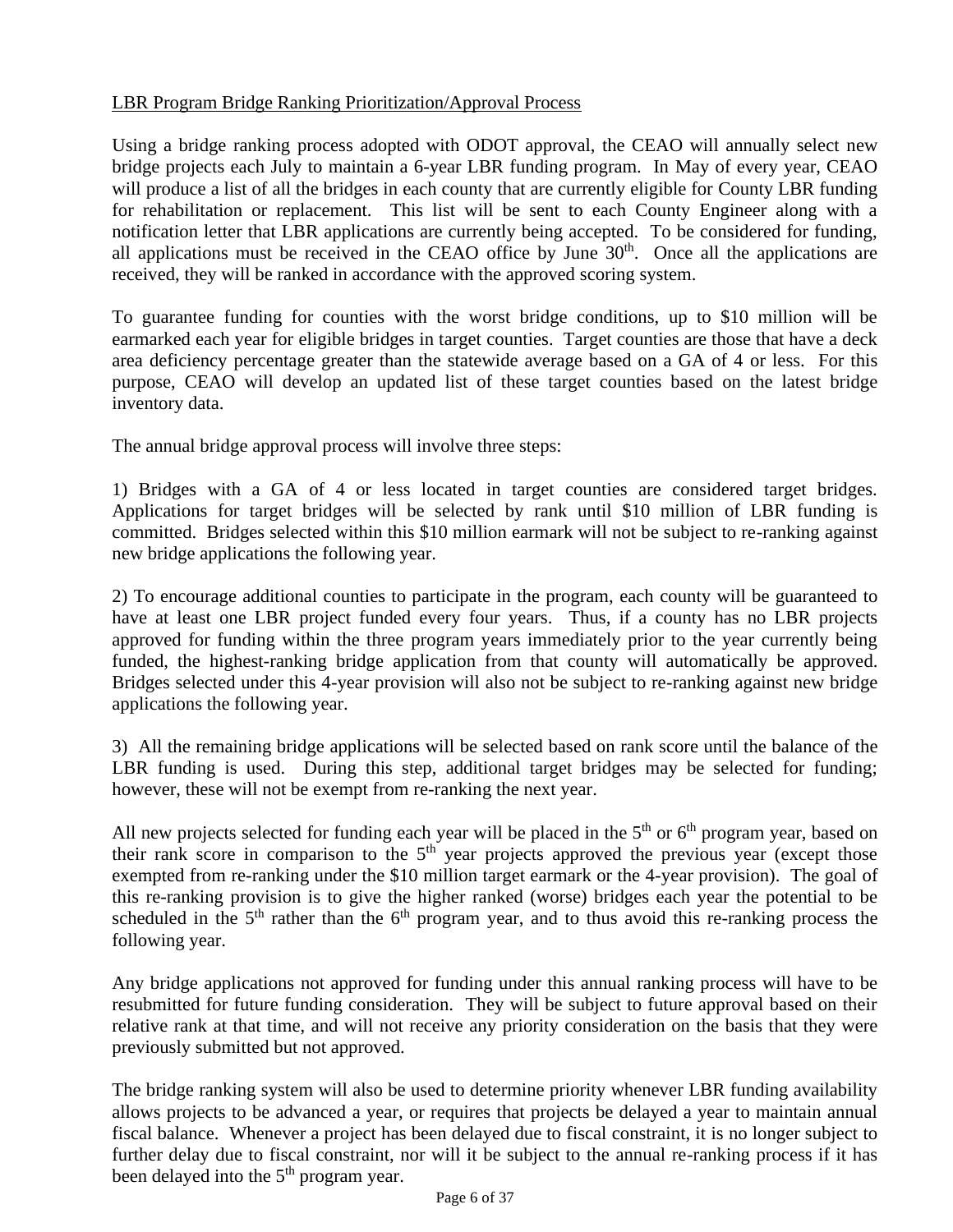CEAO Bridge Project Ranking Score (Maximum Points Available: 270) Projects will be prioritized for funding based on the following criteria:

|                               |             | Points     |
|-------------------------------|-------------|------------|
| 1. Bridge Sufficiency Rating: | Replacement | $100 - SR$ |
| (Up to 100 points max)        | Rehab       | $130 - SR$ |

Definitions: Replacement – Replacing both the superstructure and substructure

Rehab – General maintenance activities, replacing just the superstructure or replacing the superstructure and a portion of the substructure (i.e. piers or abutments)

| $GA = 0$    | 75 |
|-------------|----|
|             | 75 |
|             | 60 |
| 2           | 40 |
|             | 20 |
| 5 or higher | -0 |
|             |    |

3. County Priority: 30 points

 Points are to be allocated by the County Engineer and should be denoted on the LBR application. The points can all be placed on one application or can be split in any combination between a county's applications.

| divided by Total County<br>$$0.01 - $3.00$ /sq. ft.<br>10<br>$$3.01 - $10.00/sq.$ ft.<br>Bridge Deck Area:<br>5<br>$$10.01$ or greater/sq. ft.<br>0<br>5. Overall County Deficiency:<br>$>100$ Bridges or $>100,000$ sq ft<br>99>75 Bridges or 99,999>75,000 sq ft<br>(Bridges w/GA of 4 or less)<br>20<br>74>50 Bridges or 74,999>50,000 sq ft<br>(Pick # or sq ft by whichever<br>15<br>49>25 Bridges or 49,999>25,000 sq ft<br>yields higher point value)<br>10<br>24>10 Bridges or 24,999>10,000 sq ft<br>5<br>$\langle 10 \text{ Bridges or } \langle 10,000 \text{ sq ft} \rangle$<br>0<br>6. Bridge Load Limit:<br>25<br>$5 \text{ ton}$ or less $(12.5\% \text{ legal})$<br>20<br>$<$ 10 ton (25% legal)<br>15<br>$< 15$ ton (37.5% legal)<br>$<$ 20 ton (50% legal)<br>10 | 4. Current Funds Programmed | $$0.00/sq.$ ft. | 15 |    |
|------------------------------------------------------------------------------------------------------------------------------------------------------------------------------------------------------------------------------------------------------------------------------------------------------------------------------------------------------------------------------------------------------------------------------------------------------------------------------------------------------------------------------------------------------------------------------------------------------------------------------------------------------------------------------------------------------------------------------------------------------------------------------------|-----------------------------|-----------------|----|----|
|                                                                                                                                                                                                                                                                                                                                                                                                                                                                                                                                                                                                                                                                                                                                                                                    |                             |                 |    |    |
|                                                                                                                                                                                                                                                                                                                                                                                                                                                                                                                                                                                                                                                                                                                                                                                    |                             |                 |    |    |
|                                                                                                                                                                                                                                                                                                                                                                                                                                                                                                                                                                                                                                                                                                                                                                                    |                             |                 |    |    |
|                                                                                                                                                                                                                                                                                                                                                                                                                                                                                                                                                                                                                                                                                                                                                                                    |                             |                 |    | 25 |
|                                                                                                                                                                                                                                                                                                                                                                                                                                                                                                                                                                                                                                                                                                                                                                                    |                             |                 |    |    |
|                                                                                                                                                                                                                                                                                                                                                                                                                                                                                                                                                                                                                                                                                                                                                                                    |                             |                 |    |    |
|                                                                                                                                                                                                                                                                                                                                                                                                                                                                                                                                                                                                                                                                                                                                                                                    |                             |                 |    |    |
|                                                                                                                                                                                                                                                                                                                                                                                                                                                                                                                                                                                                                                                                                                                                                                                    |                             |                 |    |    |
|                                                                                                                                                                                                                                                                                                                                                                                                                                                                                                                                                                                                                                                                                                                                                                                    |                             |                 |    |    |
|                                                                                                                                                                                                                                                                                                                                                                                                                                                                                                                                                                                                                                                                                                                                                                                    |                             |                 |    |    |
|                                                                                                                                                                                                                                                                                                                                                                                                                                                                                                                                                                                                                                                                                                                                                                                    |                             |                 |    |    |
|                                                                                                                                                                                                                                                                                                                                                                                                                                                                                                                                                                                                                                                                                                                                                                                    |                             |                 |    |    |
|                                                                                                                                                                                                                                                                                                                                                                                                                                                                                                                                                                                                                                                                                                                                                                                    |                             |                 |    |    |
| $>20$ ton (50% legal)<br>$\overline{0}$                                                                                                                                                                                                                                                                                                                                                                                                                                                                                                                                                                                                                                                                                                                                            |                             |                 |    |    |
|                                                                                                                                                                                                                                                                                                                                                                                                                                                                                                                                                                                                                                                                                                                                                                                    |                             |                 |    |    |

Notes:

(1) If a bridge qualifies for replacement but funding is only requested for rehabilitation, the sufficiency rating score must be adjusted to reflect that the planned improvement is a rehabilitation (i.e. the SR will be subtracted from 130).

(2) Every bridge must be submitted on a separate application. If multiple bridges are selected for funding, they may then be combined into one project.

(3) Stand-alone bridge painting projects, which were previously excluded from County LBR funds, will now be accepted. However, they will be subject to the ranking process above and will be funded accordingly. Transportation enhancement activities are still normally excluded from LBR funding.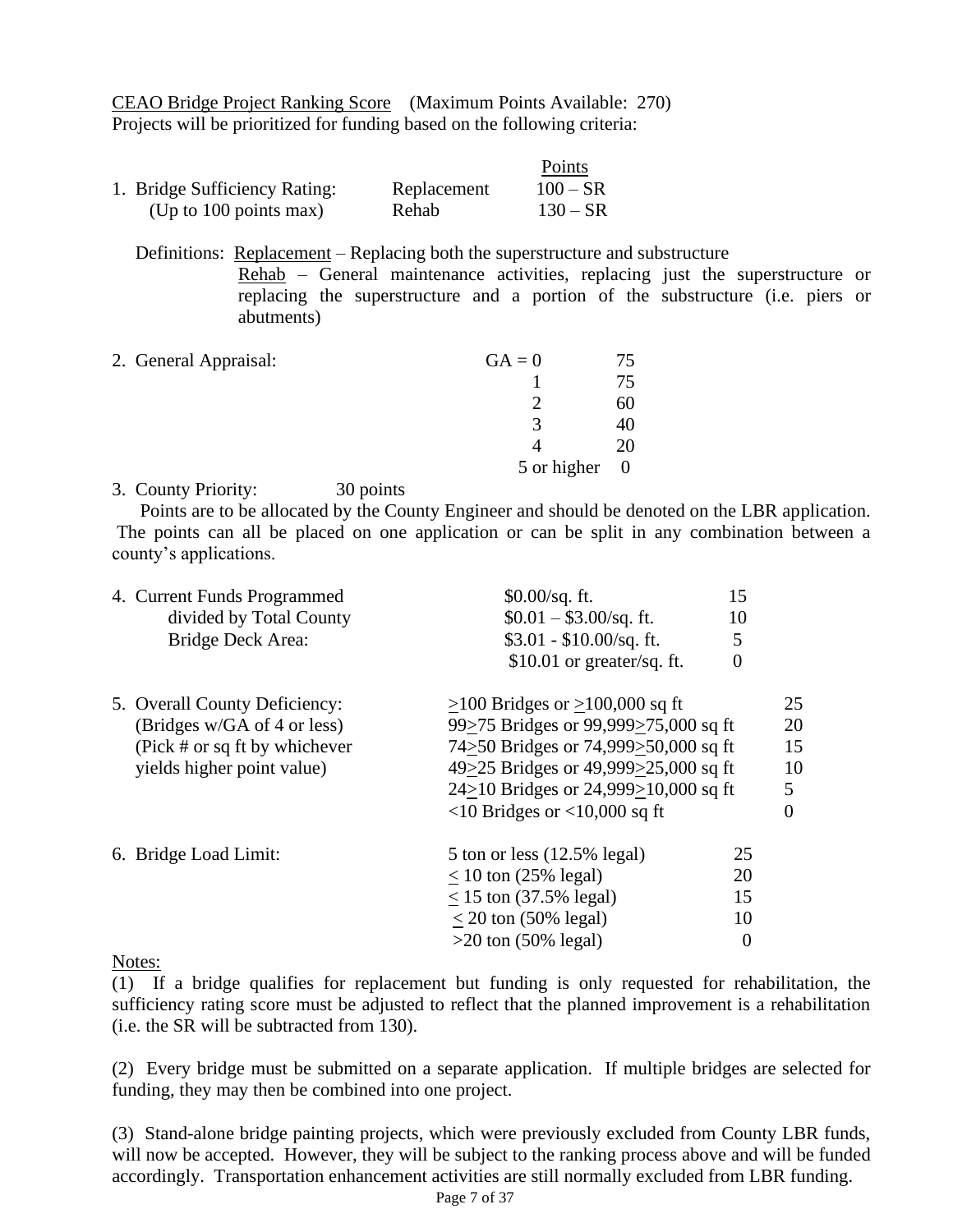### Federal/State Exchange Program

This program was developed in an effort to streamline the project development process for certain bridge projects. Starting in FY 2015, ODOT has allowed CEAO to exchange up to \$12.5 million per year of federal LBR funds for state dollars. Counties apply to CEAO to exchange their federal funds for state funds on an individual project. Once approved by CEAO, counties must request approval from ODOT. Once approved by ODOT, responsibility for project development rests with the county with minimal further involvement from ODOT.

The state funds for exchange projects can only be used for the construction phase of the project. No federal money can be used in any of the other project phases, so the CEAO task orders cannot be used.

### Exchange Program Process

- County submits Request to Exchange Federal Funds for State Funds form to CEAO
	- One form must be submitted for each project
	- All projects requesting to use the exchange process must be Local-Let
- CSTP/LBR Committee will determine if the project is approved for the exchange and a letter will be sent to the County
	- Funding will stay at the same pro-rata share as the federal funding [i.e. 80% state (SAC 4C87)/20% local or 95% state (SAC 4C87)/5% local if county has credit bridge credit]
- Upon approval, the County will request a field review of the project with the respective ODOT District
	- Field Review will use the Federal/State Exchange Field Review Form
- If project meets field review form criteria, County sends Request to Exchange Letter to ODOT Central Office for approval with a copy to the ODOT District LPA Manager
- If approved by ODOT, Central Office will send an approval letter to the County with a copy to the respective ODOT District.
- County then works with the District to program the project and enter into an LPA Agreement. The field review form will be used in place of the scope document. All milestones in Ellis will be flagged as N/A except for sale, award, begin construction, and end construction.
- County performs all project development activities with local funds (or other non-federal funding source). This includes: -Environmental
	- County performs any environmental coordination activities required for the project in accordance with the Ohio Revised Code.
	- If the project involves in-stream work or impacts to other water resources, county obtains a 404 Nationwide Permit from the USACE
	- County submits Federal/State Funding Exchange Environmental Permit Verification to District LPA Manager

-Right-of-Way

- County acquires any right-of-way needed for the project in accordance with the Ohio Revised Code.
- County submits Certification of Right of Way Control Letter 1 State Funding Exchange Program letter to District LPA Manager.

-Design

- County may do design work in-house or may hire a consultant for design (Quality-Based Selection process must be used for all contracts of \$50,000 or more).
- Design will be done in accordance with AASHTO standards (there is no minimum bridge width requirement; however, the bridge cannot be functionally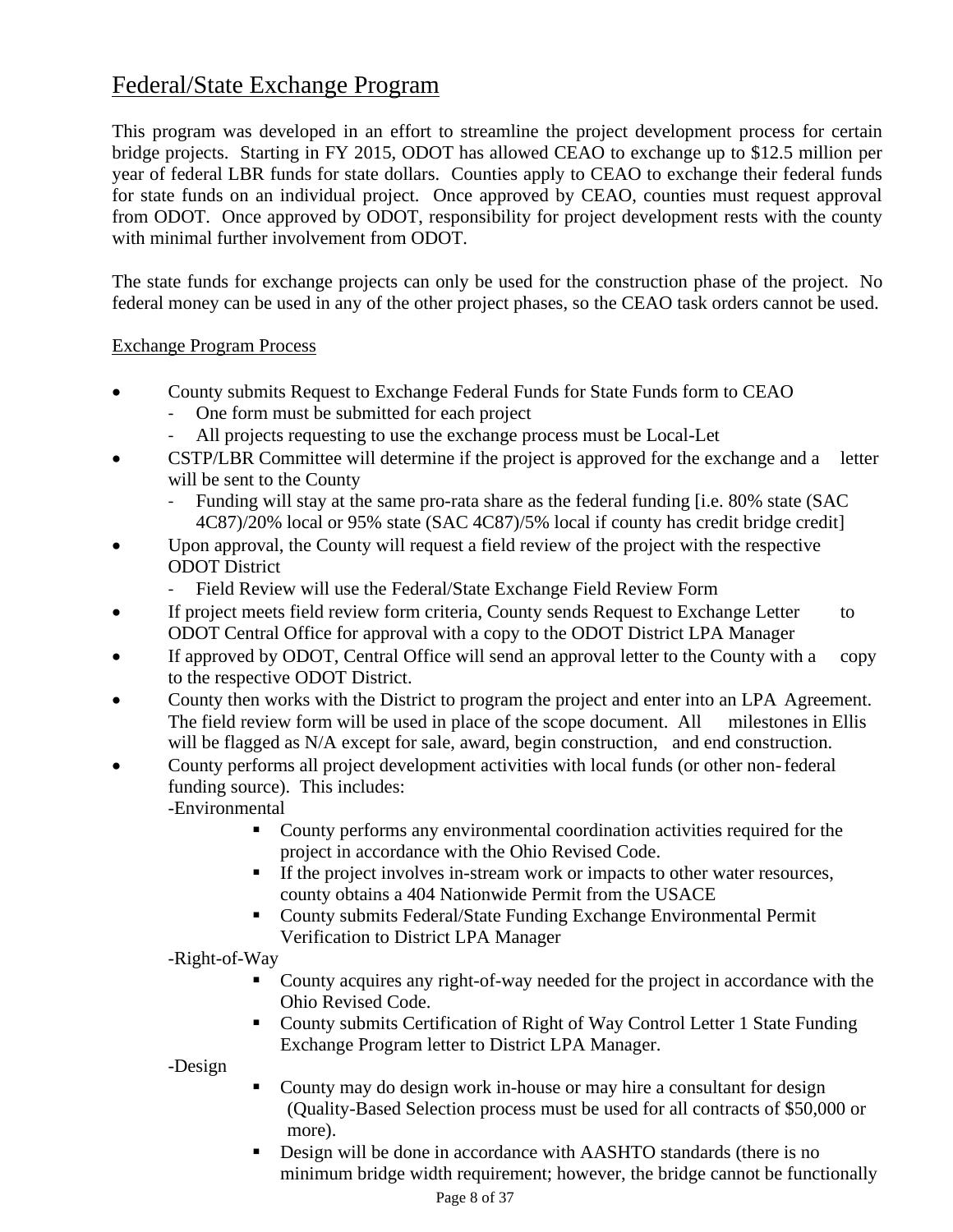obsolete upon completion of the project)

- Approach roadway work is typically limited to 200 feet on either side of the bridge or to reach reasonable touchdown points or as needed for vertical and horizontal roadway deficiencies related directly to the bridge.
- Proprietary items and other items prohibited for federal funding will not be eligible for state funding under the program.
- County prepares bid package (No ODOT submittal or authorization required)
	- State prevailing wage still applies to these projects so language to that effect must be included in the bid package
	- A 5% EDGE Goal must be included
- County advertises the project for three (3) weeks and then awards the project
- County sends Award paperwork to the District LPA Manager with a request to encumber the funds. (This is the same award paperwork as for a federal local-let project.) **County must receive a copy of the encumbrance before authorizing the contractor to begin work. (If the contractor begins work prior to receipt of the encumbrance, the project will be ineligible for reimbursement.)**
- County Requests Payment of State Funds
	- State fund exchange dollars will be paid to the County on a reimbursement basis (or directpay to the contractor) up to the amount specified in the LPA Agreement. The County must submit to ODOT a request for payment that includes appropriate documentation for the expense (use same invoice paperwork as for a federally-funded project). A request for payment may be submitted at the completion of the project, or progress payments may be made during construction of the project.
	- Both the County Engineer and the District LPA Manager and/or Construction Monitor must sign off on invoices.
	- If the County is requesting reimbursement for Construction Engineering labor, the County must keep sufficient documentation including completed timesheets.
- Change Orders
	- Unlike a typical Local-let project, LPAs are not required to submit change orders to the District Construction Monitors for review and or concurrence in the case of those that meet the definition of "significant".
	- While it is not necessary for project change orders to be submitted to the district, it is still the responsibility of the LPA to ensure that Exchange projects are constructed within the financial parameters of the funding cap established by the CEAO. Those that exceed that cap will be 100% local responsibility, unless an increase is approved by the CEAO.
- Final Review
	- During construction, ODOT may enter the project site, but they will not monitor construction records or material specifications.
	- Upon completion of the project, the County will notify the ODOT District. ODOT will perform a final review to ensure that the bridge project is complete and will fill out the close-out documentation.
	- In the event that a construction issue is identified, the LPA and ODOT District staff will meet in an effort to resolve the issue.
	- If the project involves an off-system bridge, ODOT will apply for and earn the credit bridge credit. The District credit bridge coordinator will complete the credit bridge paperwork as necessary.

A copy of the most up-to-date federal/state exchange process and all of the necessary applications and forms can be found on the CEAO website at the following link: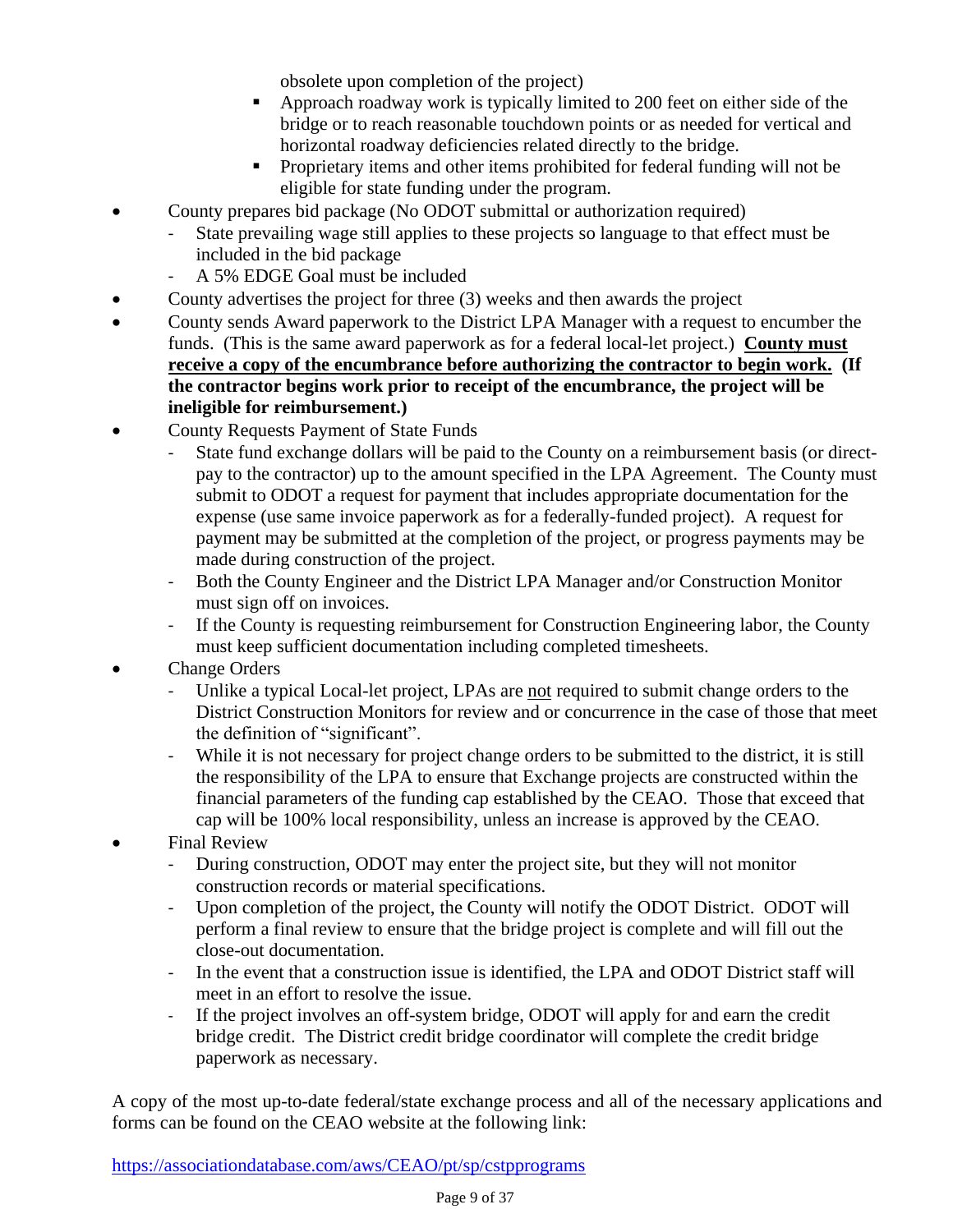### County Surface Transportation Program (CSTP)

### Eligibility Criteria

To be eligible for federal STP funding a project must be on a road functionally classified as a Rural Major Collector or above or on a Local Road or Rural Minor Collector if that road was on the Federalaid Rural Secondary System (FASS) as designated on January 1, 1991. In addition, safety projects and projects to improve bridges of 20 feet or greater clear span on any public road are federally eligible for STP funds. Safety projects are defined later in this manual.

In addition to the foregoing, a provision of the 1998 Transportation Equity Act for the  $21<sup>st</sup>$  Century (TEA-21) allowed up to \$3,049,086 million of Ohio's annual STP apportionment to be used for projects (other than safety and bridges) on Rural Minor Collectors. This provision was not continued with the 2005 Safe, Accountable, Flexible, Efficient Transportation Equity Act: A Legacy for Users (SAFETEA-LU) but was later reinstated with the 2008 passage of the SAFETEA-LU Technical Corrections Act and was continued in MAP-21 and the FAST Act.

The CEAO will consider funding projects on eligible County roads that are within the Federal-aid Urban System (FAUS) boundary of an urban or urbanized area but not within corporate limits if the county has determined that Metropolitan Planning Organization (MPO) funding is not available in a practical time frame. If full federal funding is not available from an MPO, counties are encouraged to propose MPO/CEAO cost sharing arrangements to the MPO before seeking full funding from the CEAO. The CEAO has adopted other CSTP funding restrictions as indicated below.

### Program/Funding Guidelines

CSTP funding is provided for safety improvements, new construction, major reconstruction, 3R projects (resurfacing, restoration and rehabilitation), bridges not eligible for LBR funding, guardrail construction and reconstruction, centerline and edge line striping, raised pavement marker projects, and sign upgrades **on county roads only**. However, the CEAO will provide funding for bridges on township roads and municipal streets for which counties are responsible, and for guardrail, pavement marking, and raised pavement markers associated with these bridges and their approaches. Transportation enhancements are not normally funded under this program.

Each county is permitted to program eligible construction projects up to a \$5 million overall CSTP funding limit for projects within any 4-year CSTP program period, subject to a 6-year statewide CSTP programming limit. CSTP funding approval will be limited to \$300,000 per county for each guardrail project, \$150,000 per county for each pavement marking project, \$75,000 per county for each raised pavement marker project, and \$50,000 per county for each sign upgrade project. The pre-approved cost increase policy outlined in this manual will be applicable to all CSTP construction projects excluding the above safety projects, but the maximum CSTP funding allocated to a single project will be limited to \$2 million.

Using a project ranking process adopted with ODOT approval, the CEAO will annually select new CSTP projects each September with the exception of the sign upgrade projects. Each July, CEAO will send out a notification letter stating that CSTP Project Applications are currently being accepted. To be considered for funding, all applications must be received in the CEAO office by August 31<sup>st</sup>. Once all the applications are received, they will be ranked in accordance with the approved scoring system. Sign upgrade project applications are accepted at the same time as the HSIP Safety Study applications and are thus due to the CEAO Office on July 31<sup>st</sup>. Instead of being placed in the sixth program year, sign upgrade projects are approved for the next fiscal year in which funding is available.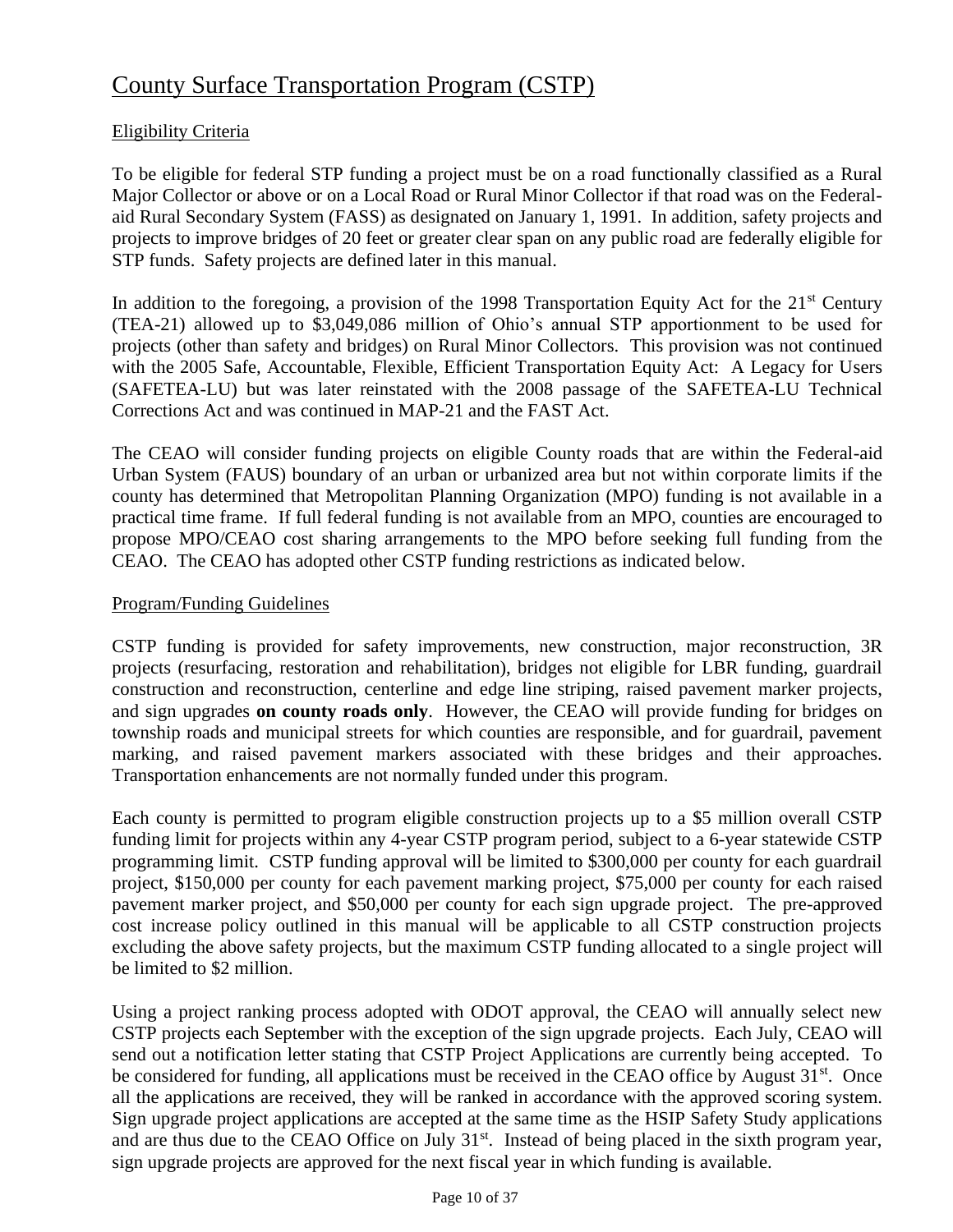The CSTP project ranking system will also be used to determine priority when CSTP funding availability allows projects to be advanced a year or requires that projects be delayed a year to maintain annual fiscal balance. Whenever a project has been delayed due to fiscal constraint, it is no longer subject to further delay due to fiscal constraint.

### Federal Participation Guidelines

Preliminary engineering (PE) and right-of-way (R/W) will not be federally funded under the county CSTP program unless the CSTP/LBR Committee determines that it is warranted. However, the CEAO environmental and right-of-way task orders, which are detailed later in this manual, can be utilized to assist with some of the tasks required in these phases. The federal participation rate will normally be 80% on CSTP construction projects and 100% on specific safety projects including guardrail, pavement marking, and raised pavement markers.

#### Project Development Guidelines

All CSTP projects that are being administered and let in the traditional manner by ODOT must be designed and constructed in accordance with their *Location and Design Manual* criteria and *Construction and Material Specifications*. Section 900 of the *Location and Design Manual* specifically applies to 3R projects. If a project does not meet the 3R criteria as defined therein, then all other design criteria will apply.

Counties are encouraged to use the ODOT LPA project administration policy outlined in this manual and the *ODOT Locally Administered Transportation Projects Manual of Procedures* to help expedite the development and sale of projects. Under this policy, ODOT involvement in project development and construction award and administration is minimized.

Guardrail projects are required to be done using an inventory that has been developed in accordance with the *Ohio Revised Code* and the ODOT *Roadway Design Manual*. Pavement marking projects must have a current survey or inventory which has been done in accordance with the *Ohio Manual of Uniform Traffic Control Devices*. Counties may develop joint multi-county guardrail, pavement marking, and raised pavement marker projects, but the individual county funding maximums will be applicable.

### CSTP Project Ranking/Prioritization

Prior to accepting CSTP applications each year, each County will receive a CSTP priority rank. This rank is based on the current projected funding a County has in each of the CEAO programs (LBR, CSTP, and HSIP) divided by the County roadway mileage. The county with the lowest funding per mile rate is ranked 1<sup>st</sup>, and the county with the highest rate is ranked 88<sup>th</sup>. Each County must also prioritize their CSTP applications. The first priority application from each county is selected based on the county rank until all the funding is allocated. If the first priority application from each county that applied has been funded, then the second priority applications will be considered according to county rank, and so on, until the funding is allocated.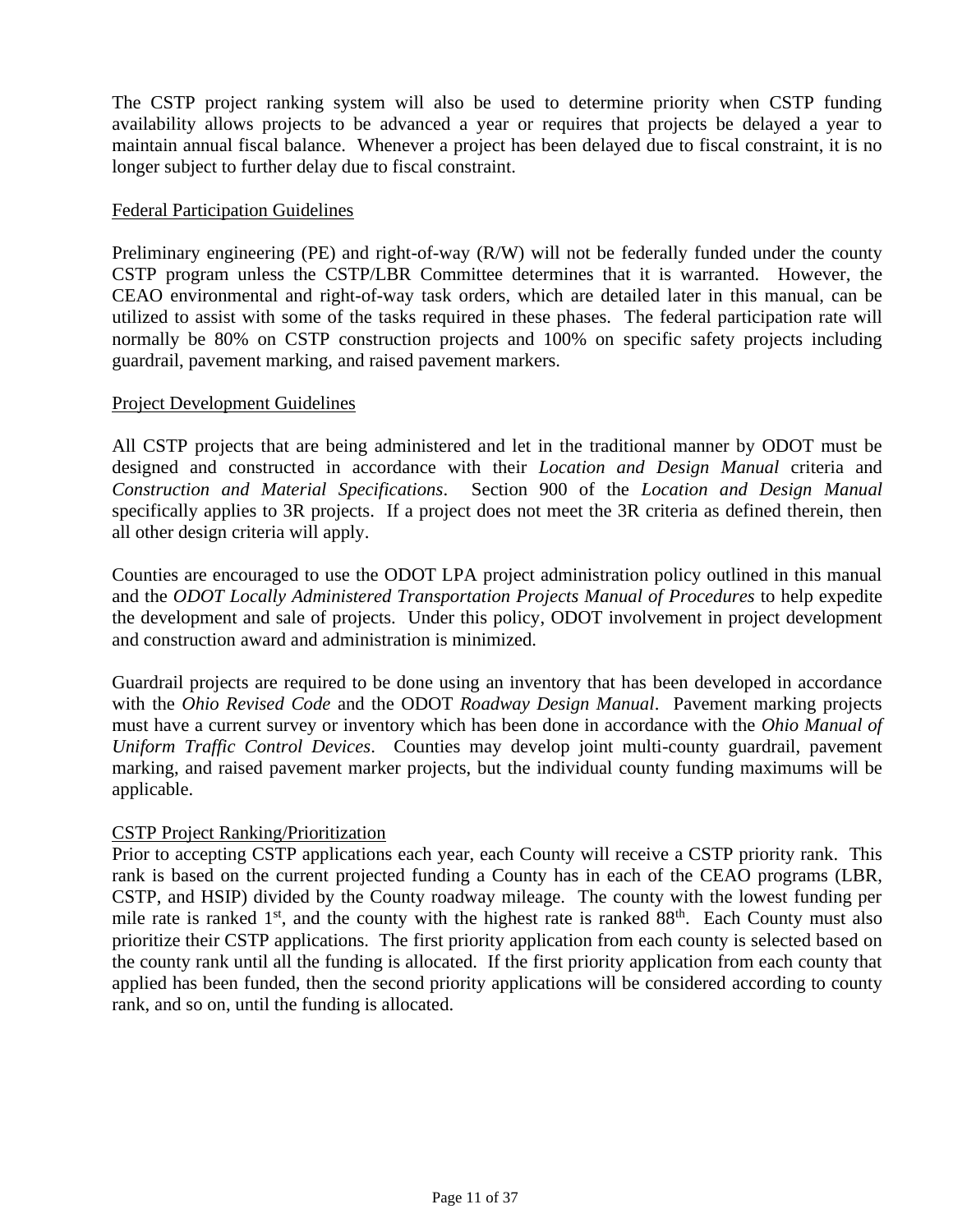### Eligibility Criteria

To be eligible for federal HSIP funding a project must correct or improve an identified hazardous road section, intersection, or bridge location or feature or address a highway safety problem. Each year in July, every County will receive a map of eligible HSIP locations within that County. Projects include but are not entirely limited to:

- Intersection safety improvement, reconfiguration, or relocation
- Pavement and shoulder widening (including addition of a passing lane to remedy an unsafe condition)
- Installation of rumble strips or another warning device, if the rumble strips or other warning devices do not adversely affect the safety or mobility of bicyclists, pedestrians, and the disabled
- Installation of a skid-resistant surface at an intersection or other location with a high frequency of accidents
- An improvement for pedestrian or bicyclist safety or safety of the disabled
- Construction of a traffic calming feature
- Elimination of a roadside obstacle
- Improvement of highway signage and pavement markings
- Installation of a priority control system for emergency vehicles at signalized intersections
- Installation of a traffic control or other warning device at a location with high accident potential
- The collection and analysis of roadway, traffic, and crash data
- Installation of guardrails, barriers, and crash attenuators
- The addition or retrofitting of structures or other measures to eliminate or reduce accidents involving vehicles and wildlife
- Construction and/or installation of signs (including fluorescent, yellow-green signs) at pedestrian-bicycle crossings and in school zones
- Construction and operational improvements on rural roads

The CEAO will consider funding projects on eligible County roads that are within the Federal-aid Urban System (FAUS) boundary of an urban or urbanized area but not within corporate limits if the county has determined that Metropolitan Planning Organization (MPO) funding is not available in a practical time frame. If full federal funding is not available from an MPO, counties are encouraged to propose MPO/CEAO cost sharing arrangements to the MPO before seeking full funding from the CEAO. The CEAO has adopted other HSIP funding restrictions as indicated below.

### Program/Funding Guidelines

HSIP funding is provided for safety improvements on county roads only or at intersections where at least one of the roadways is a county road. However, the CEAO will provide funding for guardrail, pavement marking, and raised pavement markers associated with bridges and their approaches on township roads and municipal streets for which counties are responsible.

Each county is permitted to program eligible construction projects up to a \$5 million overall HSIP funding limit for projects within any 4-year HSIP program period, subject to a 6-year statewide HSIP programming limit. HSIP funding approval will be limited to \$300,000 per county for each guardrail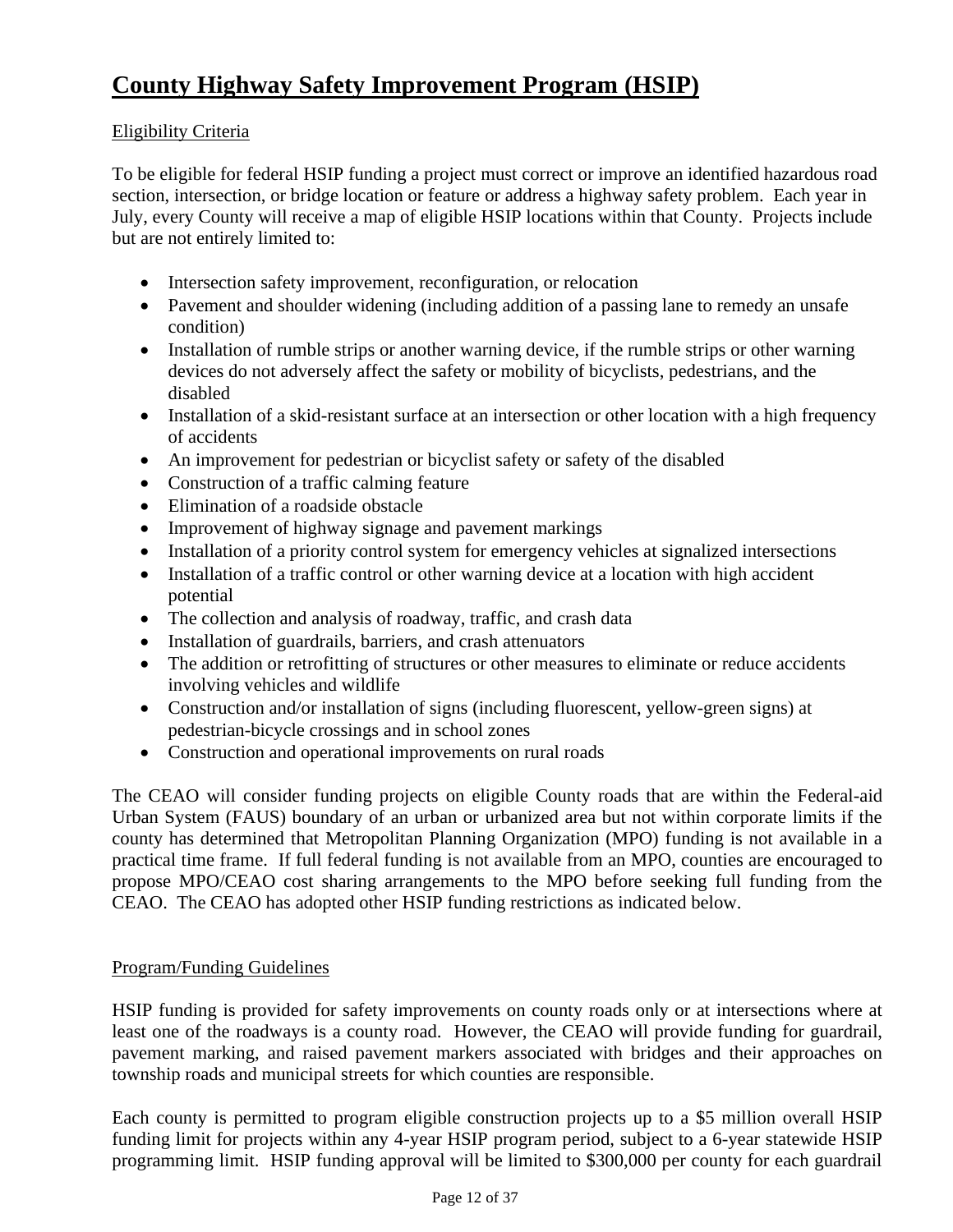project, \$150,000 per county for each pavement marking project, \$75,000 per county for each raised pavement marker project, and \$50,000 for each sign upgrade project. The pre-approved cost increase policy outlined in this manual will be applicable to all HSIP construction projects excluding the above safety projects, but the maximum HSIP funding allocated to a single project will be limited to \$5 million.

Using a project ranking process adopted with ODOT approval, the CEAO will annually select new HSIP projects each September. Each July, CEAO will send out a notification letter stating that HSIP Project Applications are currently being accepted including a map of eligible project locations. To be considered for funding, all applications must be received in the CEAO office by August 31<sup>st</sup>. Once all the applications are received, they will be ranked in accordance with the approved scoring system. If not approved for HSIP funding, applications will then be included with the CSTP applications for CSTP funding consideration.

The HSIP project ranking system will also be used to determine priority when HSIP funding availability allows projects to be advanced a year or requires that projects be delayed a year to maintain annual fiscal balance. Whenever a project has been delayed due to fiscal constraint, it is no longer subject to further delay due to fiscal constraint.

### Federal Participation Guidelines

Preliminary engineering (PE) and right-of-way (R/W) will not be federally funded under the county HSIP program unless the CSTP/LBR Committee determines that it is warranted. However, the CEAO environmental and right-of-way task orders, which are detailed later in this manual, can be utilized to assist with some of the tasks required in these phases. The federal participation rate will normally be 80% on HSIP construction projects and 100% on specific safety projects including guardrail, pavement marking, and raised pavement markers.

### Project Development Guidelines

All HSIP projects that are being administered and let in the traditional manner by ODOT must be designed and constructed in accordance with their *Location and Design Manual* criteria and *Construction and Material Specifications*.

Counties are encouraged to use the ODOT LPA project administration policy outlined in this manual and the *ODOT Locally Administered Transportation Projects Manual of Procedures* to help expedite the development and sale of projects. Under this policy, ODOT involvement in project development and construction award and administration is minimized.

Guardrail projects are required to be done using an inventory that has been developed in accordance with the *Ohio Revised Code* and the ODOT *Roadway Design Manual*. Pavement marking projects must have a current survey or inventory which has been done in accordance with the *Ohio Manual of Uniform Traffic Control Devices*. Counties may develop joint multi-county guardrail, pavement marking, and raised pavement marker projects, but the individual county funding maximums will be applicable.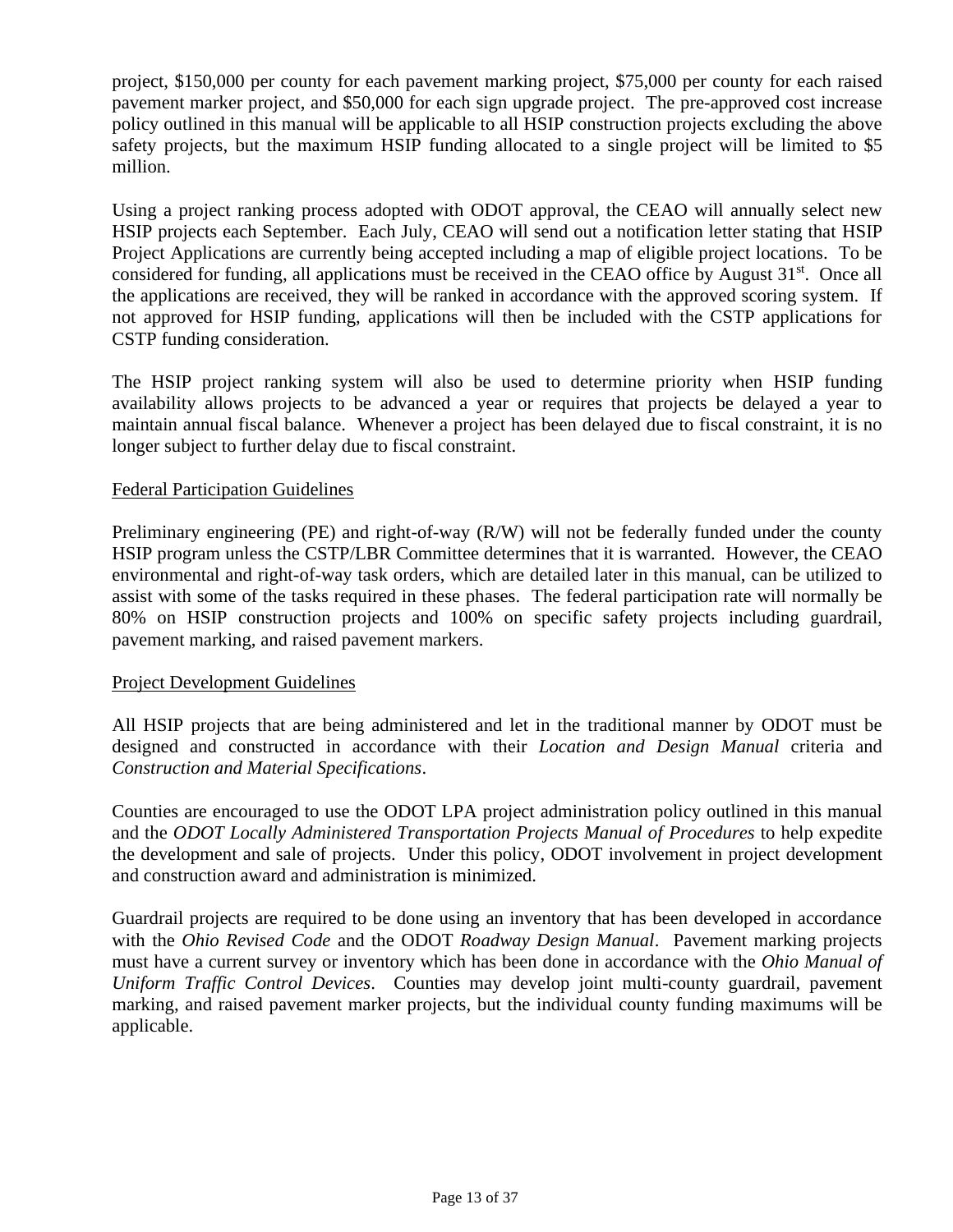|                                     | <b>Safety Project Scoring Matrix</b>                 |                                |                |                |                |                   |                |                                |               |                       |                |
|-------------------------------------|------------------------------------------------------|--------------------------------|----------------|----------------|----------------|-------------------|----------------|--------------------------------|---------------|-----------------------|----------------|
|                                     | <b>Safety Conditions</b><br><b>Economic Analysis</b> |                                |                |                |                |                   |                |                                |               |                       |                |
| <b>Crash Rate</b><br>(Intersection) | <b>Points</b>                                        | <b>Crash Rate</b><br>(Section) | <b>Points</b>  | <b>RSI</b>     | <b>Points</b>  | <b>EPDO Value</b> | <b>Points</b>  | <b>HSIP Funding</b><br>Request | <b>Points</b> | Rate of<br>Return (%) | <b>Points</b>  |
| $>=10$                              | 20                                                   | $>=10$                         | 20             | $>= 60,000$    | 20             | $>= 250$          | 20             | $<$ \$400,000                  | 20            | $>=20$                | 20             |
| 9 to 9.99                           | 18                                                   | 9 to 9.99                      | 18             | 55000 to 60000 | 18             | 225 to 250        | 18             | \$400,000 to<br>\$800,000      | 15            | 18 to 20              | 18             |
| 8 to 8.99                           | 16                                                   | 8 to 8.99                      | 16             | 50000 to 55000 | 16             | 200 to 225        | 16             | \$800,000 to<br>\$1,200,000    | 10            | 16 to 18              | 16             |
| 7 to 7.99                           | 14                                                   | 7 to 7.99                      | 14             | 47500 to 50000 | 14             | 175 to 200        | 14             | \$1,200,000 to<br>\$1,600,000  | 5             | 14 to 16              | 14             |
| 6 to 6.99                           | 12                                                   | 6 to 6.99                      | 12             | 45000 to 47500 | 12             | 150 to 175        | 12             | $>= $1,600,000$                | $\mathbf{0}$  | 12 to 14              | 12             |
| 5 to 5.99                           | 10                                                   | 5 to 5.99                      | 10             | 42500 to 45000 | 10             | 125 to 150        | 10             |                                |               | 10 to 12              | 10             |
| 4 to 4.99                           | $\,8\,$                                              | 4 to 4.99                      | 8              | 40000 to 42500 | 8              | 100 to 125        | $\,8\,$        |                                |               | 8 to 10               | 8              |
| 3 to 3.99                           | 6                                                    | 3 to 3.99                      | 6              | 37500 to 40000 | 6              | 75 to 100         | 6              |                                |               | 6 to 8                | 6              |
| 2 to 2.99                           | $\overline{4}$                                       | 2 to 2.99                      | $\overline{4}$ | 35000 to 37500 | $\overline{4}$ | 50 to 75          | $\overline{4}$ |                                |               | $4$ to 6              | $\overline{4}$ |
| 1 to 1.99                           | $\overline{2}$                                       | 1 to 1.99                      | $\overline{2}$ | 30000 to 35000 | $\overline{2}$ | 25 to 50          | $\overline{2}$ |                                |               | $2$ to 4              | 2              |
| 0 to 0.99                           | $\mathbf{0}$                                         | 0 to 0.99                      | $\overline{0}$ | 0 to 30000     | $\mathbf{0}$   | 0 to 25           | $\overline{0}$ |                                |               | $0$ to $2$            | $\mathbf{0}$   |

HSIP Project Ranking/Prioritization (Maximum Points Available: 100) Projects are prioritized for funding based on the following criteria:

### Guardrail, Pavement Marking, & Raised Pavement Marker Project Ranking/Prioritization (Maximum Points Available: 94)

Projects are prioritized for funding based on the following criteria:

Guardrail

| 1. FUNDING REQUEST AMOUNT (6 Points Possible)                   |                        |    |          |        |          |                     |                        |          |
|-----------------------------------------------------------------|------------------------|----|----------|--------|----------|---------------------|------------------------|----------|
| <b>Requested Funding</b>                                        |                        |    | Points   |        |          |                     |                        |          |
|                                                                 | \$0 to \$100,000       |    | 6        |        |          |                     |                        |          |
|                                                                 | \$100,001 to \$200,000 |    | 3        |        |          |                     |                        |          |
|                                                                 | \$200,001 to \$300,000 |    | 0        |        |          |                     | <b>Points Awarded:</b> | 0        |
|                                                                 |                        |    |          |        |          |                     |                        |          |
| 2. CRASH BENEFIT ANALYSIS (88 Points Possible)                  |                        |    |          |        |          |                     |                        |          |
|                                                                 |                        |    |          |        |          | Effective-          | Weighte                | Weighte  |
|                                                                 |                        |    | Category | County | Severity | ness                | d Points               | d Points |
| <b>Project Category</b>                                         |                        |    | %        | Rank   | Factor   | Factor <sup>^</sup> | Earned                 | Possible |
| Category 1: New Guardrail For Fixed<br><b>Object Protection</b> |                        | 0% | #N/A     | #N/A   | 1.00     | #N/A                |                        |          |
| Category 2: Upgrading Existing                                  |                        |    | 100%     | #N/A   | #N/A     | 0.60                | #N/A                   | 88       |
|                                                                 |                        |    |          |        |          | $Total =$           | #N/A                   | 88       |
| (^Effectiveness Factor is based on a comparison                 |                        |    |          |        |          |                     |                        |          |
| of Crash Modification Factors)                                  |                        |    |          |        |          |                     | <b>Points Awarded:</b> | #N/A     |
|                                                                 |                        |    |          |        |          |                     |                        |          |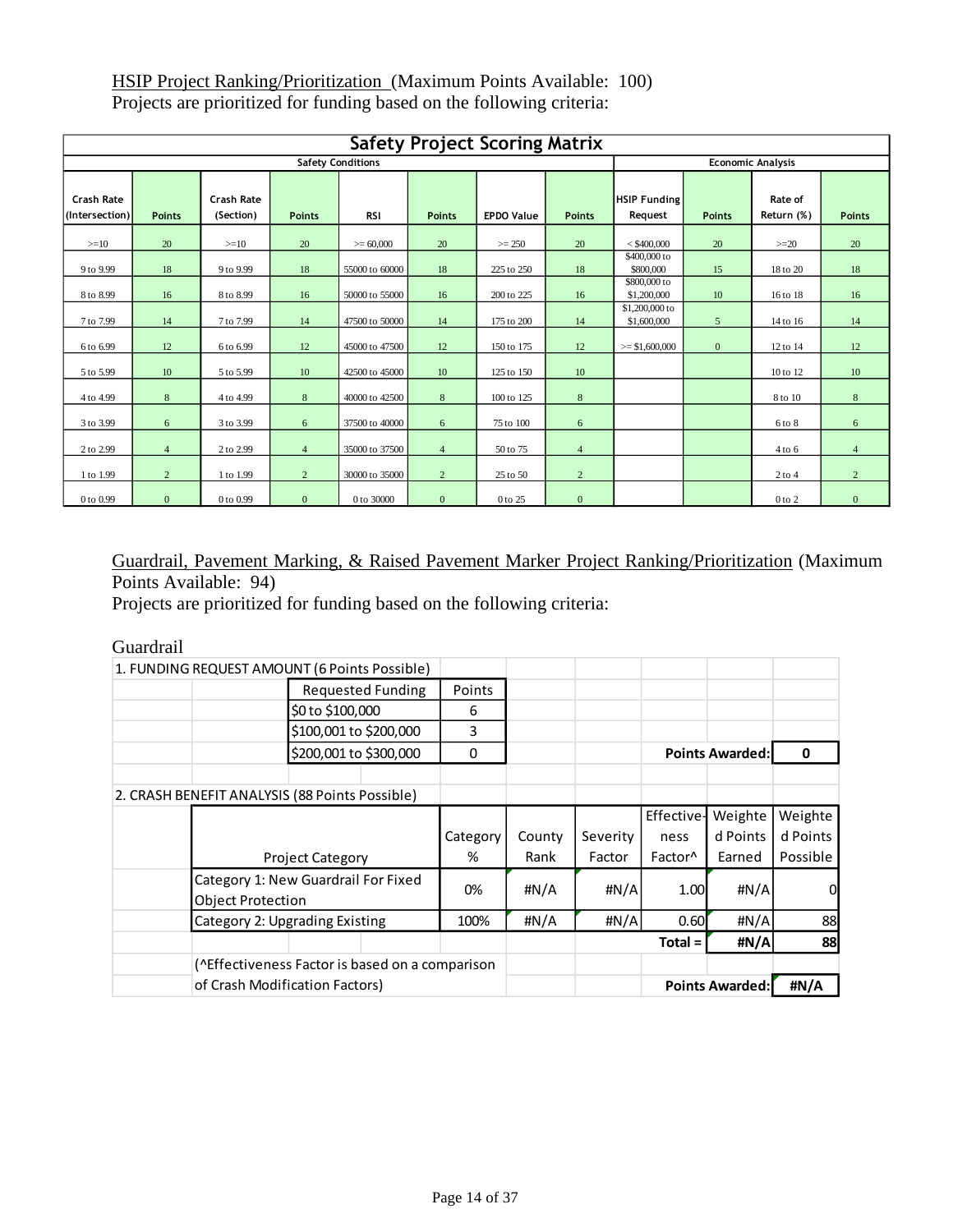### Pavement Marking

| 1. FUNDING REQUEST AMOUNT (6 Points Possible)                    |            |                    |          |                     |                        |          |
|------------------------------------------------------------------|------------|--------------------|----------|---------------------|------------------------|----------|
| <b>Requested Funding</b>                                         | Points     |                    |          |                     |                        |          |
| \$0 to \$50,000                                                  | 6          |                    |          |                     |                        |          |
| \$50,001 to \$100,000                                            | 3          |                    |          |                     |                        |          |
| \$100,001 to \$150,000                                           | 0          |                    |          |                     | <b>Points Awarded:</b> | 0        |
|                                                                  |            |                    |          |                     |                        |          |
| 2. CRASH BENEFIT ANALYSIS (88 Points Possible)                   |            |                    |          |                     |                        |          |
|                                                                  |            |                    |          | Effective-          | Weighte                | Weighte  |
|                                                                  |            |                    | Severity | ness                | d Points               | d Points |
| <b>Project Category</b>                                          | Category % | <b>County Rank</b> | Factor   | Factor <sup>^</sup> | Earned                 | Possible |
| Category 1: Pavement Markings -                                  | 0%         | #N/A               | #N/A     | 1.00                | #N/A                   |          |
| Category 2: Pavement Markings -<br>Edgeline Rumble Stripe        | 0%         | #N/A               | #N/A     | 1.20                | #N/A                   | 0        |
| Category 3: Pavement Markings -<br>Upgrade                       | 0%         | #N/A               | #N/A     | 0.60                | #N/A                   |          |
| Category 4: Pavement Markings -<br><b>Upgrade Wider Markings</b> | #VALUE!    | #N/A               | #N/A     | 0.80                | #N/A                   | #VALUE!  |
|                                                                  |            |                    |          | $Total =$           | #N/A                   | #VALUE!  |
| (^Effectiveness Factor is based on a comparison of               |            |                    |          |                     |                        |          |
| Crash Modification Factors)                                      |            |                    |          |                     | <b>Points Awarded:</b> | #N/A     |
|                                                                  |            |                    |          |                     |                        |          |

### Raised Pavement Markers

| 1. FUNDING REQUEST AMOUNT (6 Points Possible)      |                         |                          |          |        |          |            |                        |          |
|----------------------------------------------------|-------------------------|--------------------------|----------|--------|----------|------------|------------------------|----------|
|                                                    |                         | <b>Requested Funding</b> | Points   |        |          |            |                        |          |
|                                                    | \$0 to \$25,000         |                          | 6        |        |          |            |                        |          |
|                                                    | \$25,001 to \$50,000    |                          | 3        |        |          |            |                        |          |
|                                                    | \$50,001 to \$75,000    |                          | 0        |        |          |            | <b>Points Awarded:</b> | 0        |
|                                                    |                         |                          |          |        |          |            |                        |          |
| 2. CRASH BENEFIT ANALYSIS (88 Points Possible)     |                         |                          |          |        |          |            |                        |          |
|                                                    |                         |                          |          |        |          | Effective- | Weighte                | Weighte  |
|                                                    |                         |                          | Category | County | Severity | ness       | d Points               | d Points |
|                                                    | <b>Project Category</b> |                          | ℅        | Rank   | Factor   | Factor     | Earned                 | Possible |
| Category 1: Raised Pavement Marker -<br><b>New</b> |                         |                          | 100%     | #N/A   | #N/A     | 1.00       | #N/A                   | 88       |
|                                                    |                         |                          |          |        |          | $Total =$  | #N/A                   | 88       |
| (^Effectiveness Factor is based on a comparison    |                         |                          |          |        |          |            |                        |          |
| of Crash Modification Factors)                     |                         |                          |          |        |          |            | <b>Points Awarded:</b> | #N/A     |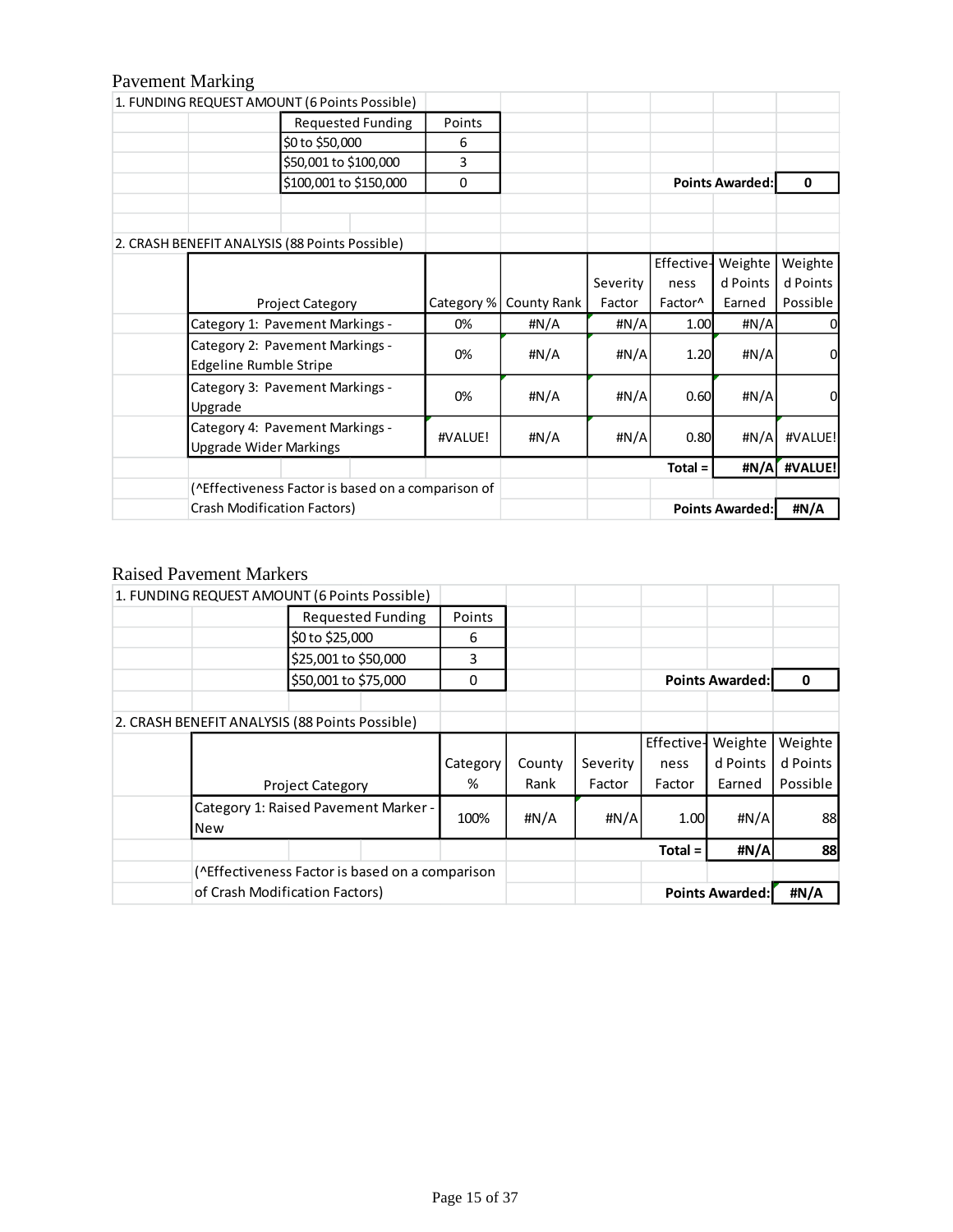### Safety Study Projects

In cooperation with ODOT, the CEAO annually administers certain safety study projects under the HSIP program. These safety studies will be funded at 90% federal except as noted below. This program is currently being funded at \$1,500,000 per year, but the budget can be adjusted as determined by the CSTP/LBR Committee. The project definitions, priorities, the associated codes, and current applicable funding limits are as follows:

### **Project Definitions**

### **SIGN INVENTORY (SI-U/SI-R)**

- Prepare a detailed inventory of existing signs
- Perform a visual inspection of sign, post and breakaway
- Log sign characteristics, including size, height, placement, etc.
- Log the sheeting and blank type of the sign
- Log the post and breakaway type
- Log any visual deficiencies (as defined by the Engineer, this log is not based on OMUTCD compliance)
- Log the number of signs mounted on the post
- Log the road, log point, side of road the sign is on, and direction of face
- Take digital photograph(s) of signs
- Shoot and log the reflectivity of legend (where applicable) and background
- Provide GIS Layer compatible with County's current GIS Software

#### **SIGN COMPLIANCE (SC)**

- Determine sign and sign placement conformance to OMUTCD including:
	- o School Zone signage
	- o Speed Zone signage (sign only not speed)
	- o Bridge Signs (one lane, narrow, end markers)
	- o Stop Ahead and Yield Sign placement
	- o Warning sign(s) too close together
	- o Low Clearance Underpass signage
	- o T & Y Intersection signage
	- o Advance Railroad Crossing signage
	- o Other situations where additional signage may be helpful or existing signage may be a hinderance
- Determine additional signs needed to bring roadway into compliance with OMUTCD (Additional signs needed that necessitate a Curve Study are waived from this compliance check)
- Check signs for compliance with OMUTCD standards including size height, placement, etc.
- Compliance Plan SHALL be signed and sealed by a Professional Engineer licensed in the State of Ohio

### **GUARDRAIL LOCATION INVENTORY (GI)**

- Inventory Existing Guardrail
- Measure guardrail assemblies
- Provide data that is compatible with County's current software or provide software for viewing and maintaining data
- Provide GIS Layer compatible with County's current GIS software

### **GUARDRAIL COMPLIANCE (GC)**

- Inspect Existing guardrail for compliance with ODOT Traffic Engineering Manual
- Identify Bridge Terminal Assemblies, rail anchor assemblies and main line rail type
- Provide data that is compatible with County's current software or provide software for viewing and maintaining data
- Provide GIS Layer compatible with County's current GIS software
- Compliance Plan SHALL be signed and sealed by a Professional Engineer licensed in the State of Ohio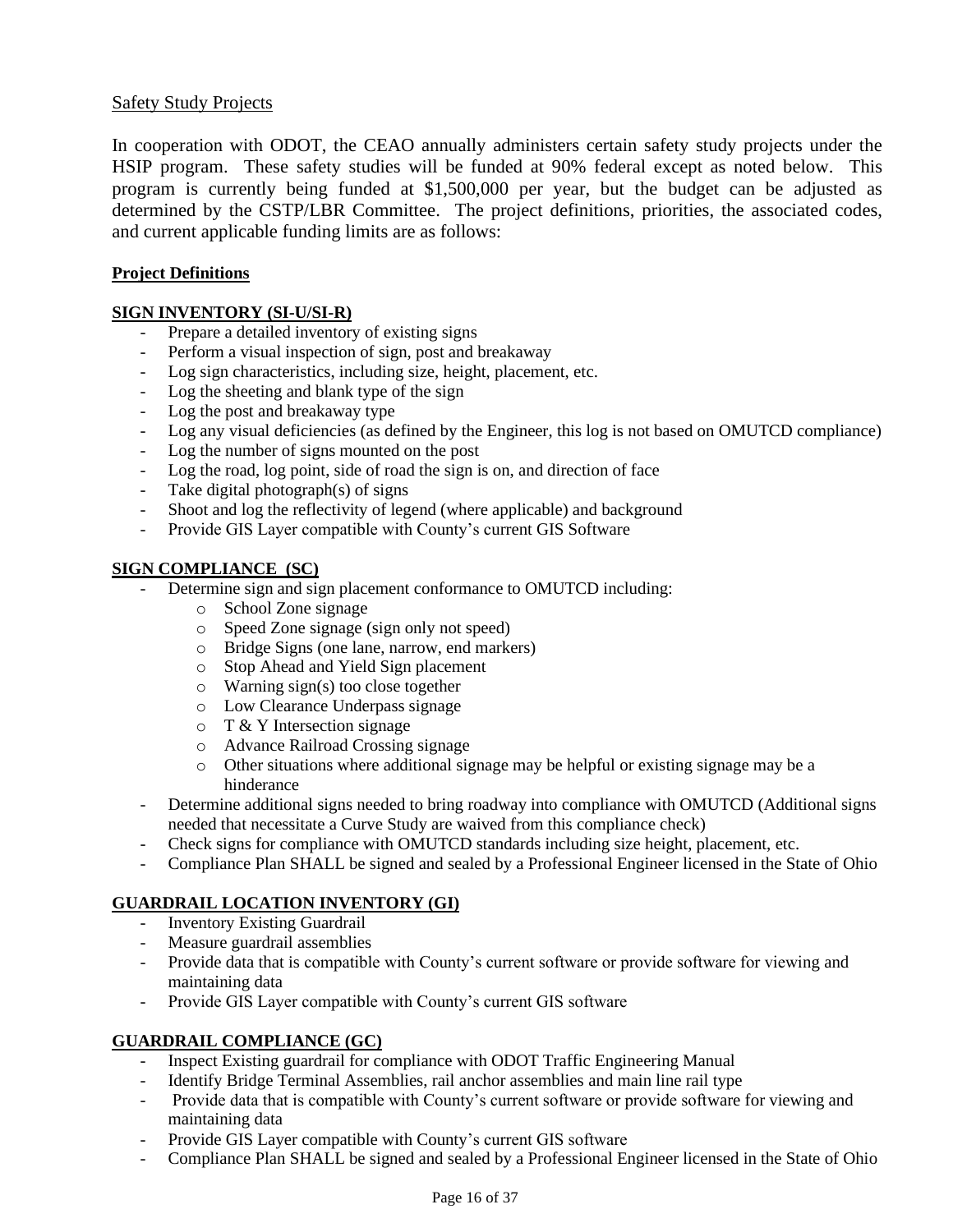### **PAVEMENT MARKING INVENTORY (PMI)**

- Perform an inventory of existing pavement markings; including, stop bars, crosswalks, transition line, edge line, centerline, railroad and school markings, turn arrows, ONLY markings, channel lines, and others are determined by the Engineer
- Log all lengths of line by road log point or as determined by the Engineer
- Prepare graphic road log to use for T-Marking prior to striping
- Provide data that is compatible with County's current software or provide software for viewing and maintaining data
- Provide GIS Layer compatible with County's current GIS software

### **PAVEMENT MARKING COMPLIANCE PLAN (INCLUDING NO PASSING ZONES) (PMC)**

- Develop a pavement parking plan based on current OMUTCD and ODOT Traffic Engineering Manual Specifications
- Establish No Passing Zones in accordance with Chapter 3B.02(or most current) of the OMUTCD and any County specific requirements
- Develop a new pavement marking plan
- Prepare graphic road log to use for T-Marking prior to striping
- Provide data that is compatible with County's current software or provide software for viewing and maintaining data
- Provide GIS Layer compatible with County's current GIS software
- Compliance Plan SHALL be signed and sealed by a Professional Engineer licensed in the State of Ohio

### **CURVE ADVISORY SPEED STUDY (CAS)**

- Follow procedure as established in Chapter 2C (or most current) of the OMUTCD
- Determine beginning and end of every curve in relation to control point $\log$  point data
- Log Curve related signs and assign them to their respective curve
- Determine if existing warning signs are correct and at the proper distance from the curve
- Determine corrective measures if necessary
- Provide data that is compatible with County's current software or provide software for viewing and maintaining data
- Provide GIS Layer compatible with County's current GIS software
- Study SHALL be signed and sealed by a Professional Engineer licensed in the State of Ohio

### **ROADSIDE HAZARD INVENTORY (RHI)**

- Drive each route and locate all items that interfere with the specified \*Clear Zone
- Provide data that is compatible with County's current software or provide software for viewing and maintaining data
- Provide GIS Layer compatible with County's current GIS software

\*The Clear Zone as defined in this inventory is the distance from edge of existing pavement 'As Established by the Engineer'

### **ROADSIDE HAZARD COMPLIANCE PLAN (RHC)**

- Drive each route and locate all items that interfere with the specified \*Clear Zone
- Develop a plan and recommend countermeasures, including barriers, obstruction removal etc. to address identified roadside hazards within the \*Clear Zone
- Provide data that is compatible with County's current software or provide software for viewing and maintaining data
- Provide GIS Layer compatible with County's current GIS software
- Compliance Plan SHALL be signed and sealed by a Professional Engineer licensed in the State of Ohio

\*The Clear Zone as defined in this Compliance shall conform to Section 600 ODOT L&D Manual (or the most current section). The Clear Zone can be 'As Established by the Engineer'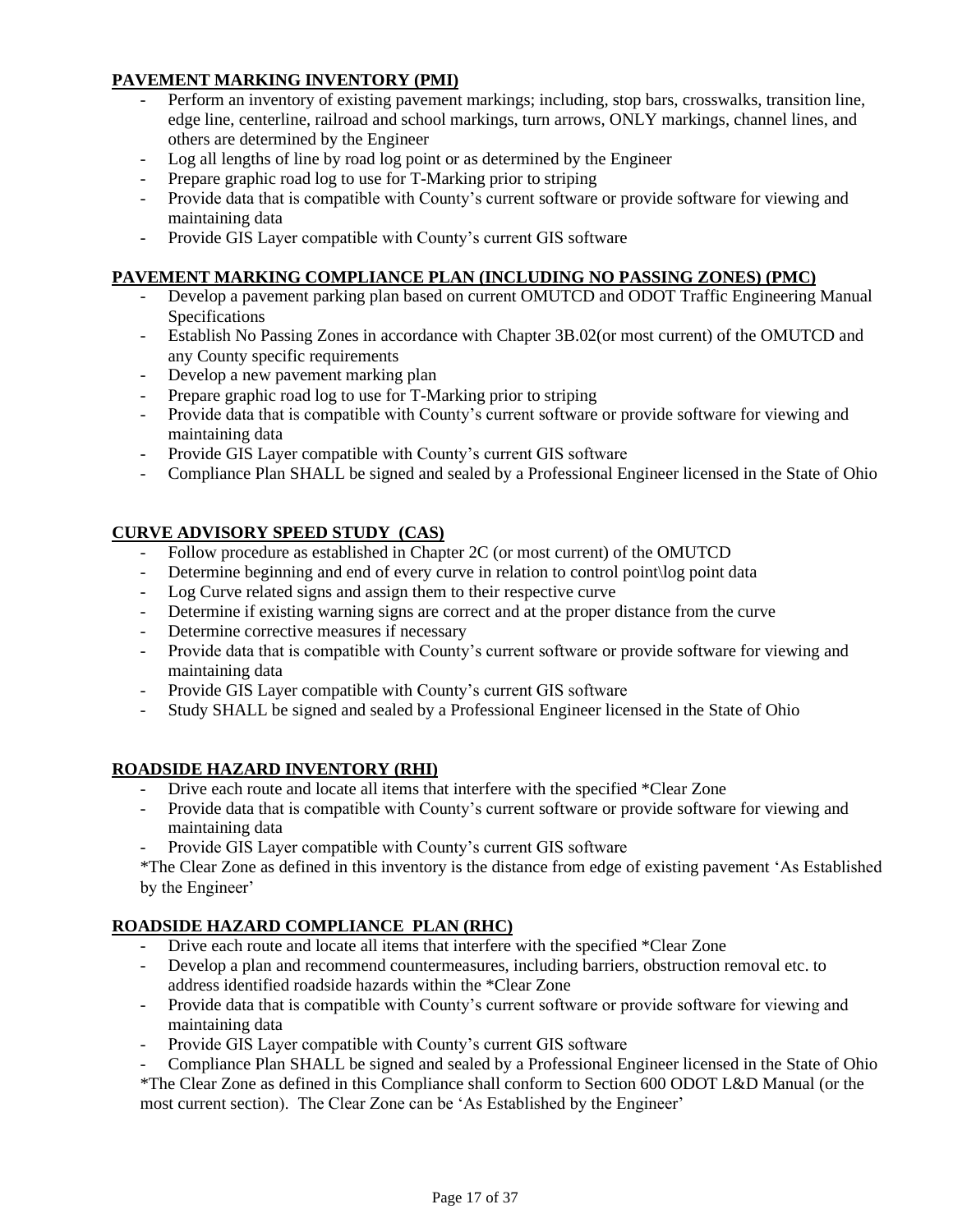#### **SPEED ZONE STUDY (SZ)** (See Note 4 in Prioritization)

- Set counters on the road to gather ADT,  $85<sup>th</sup>$  percentile, and pace speed(s)
- Gather profile on the road showing driveways, business entrances, intersections, horizontal and vertical curves, signs, existing striping, etc.
- Acquire crash data for the latest three years for the section involved
- Take digital photos of the zone
- Data is inputted into ODOT's formula
- County will obtain ODOT approval for the Speed Zone, if applicable
- Compliance Plan SHALL be signed and sealed by a Professional Engineer licensed in the State of Ohio

#### **TRAFFIC SIGNAL WARRANTS (TSW)**

*(Consultants MUST be ODOT Pre-Qualified to perform this Study)*

- Follow procedure as outlined in Chapter 4C of the OMUTCD (or most current)
- Determine if location meets any of the eight possible warrants
- Determine if the installation of the signal will improve the overall safety and/or operation of the intersection
- Determine if the control signal will seriously disrupt progressive traffic flow
- Compliance Plan SHALL be signed and sealed by a Professional Engineer licensed in the State of Ohio

#### **INTERSECTION\CORRIDOR SAFETY STUDY (SS)**

*(Consultants MUST be ODOT Pre-Qualified to perform this Study)*

- Follow procedure as outlined in ODOT Safety Study Guidelines
- Document history of problems or crashes at location and reason for the study
- Prepare a condition diagram
- Prepare a collision diagram
- Compile crash data
- Analyze crash data
- Take digital photos of the location
- Identify possible causes or deficiencies in the roadway through analysis of crash patterns, roadway conditions, traffic control, traffic volumes, vehicle speeds, etc.
- Recommend countermeasures, rate of return, and cost
- Compliance Plan SHALL be signed and sealed by a Professional Engineer licensed in the State of Ohio

#### **First Priority Projects**

| Sign Inventory (Urban)<br>Sign Inventory (Rural)                             | SI-U<br>SI-R | \$185 per mile (control points, inventory $\&$ reflectivity)<br>\$110 per mile (control points, inventory $\&$ reflectivity) |
|------------------------------------------------------------------------------|--------------|------------------------------------------------------------------------------------------------------------------------------|
| Sign Compliance<br>(PE Stamp Required)                                       | <b>SC</b>    | \$60\mi (\$30\mi when combined with sign inventory)                                                                          |
| <b>Guardrail Location Inventory</b>                                          | GI           | \$75 per mile                                                                                                                |
| Guardrail Compliance<br>(PE Stamp Required)                                  | GC           | \$60\mi (\$30\mi when combined with Guardrail<br>Location Inventory)                                                         |
| <b>Pavement Marking Inventory</b>                                            | PMI          | \$75 per mile                                                                                                                |
| Pavement Marking Compliance/<br>No Passing Zone Study<br>(PE Stamp Required) | <b>PMC</b>   | \$100\mi (\$130\mi when combined with PMI) (rural)<br>$$110\mid\text{m}i$ (\$140\mi when combined with PMI) (urban)          |
| <b>Curve Advisory Speed Study</b><br>(PE Stamp Required)                     | <b>CAS</b>   | \$100 per mile                                                                                                               |
| Roadside Hazard Inventory                                                    | RHI          | \$75 per mile                                                                                                                |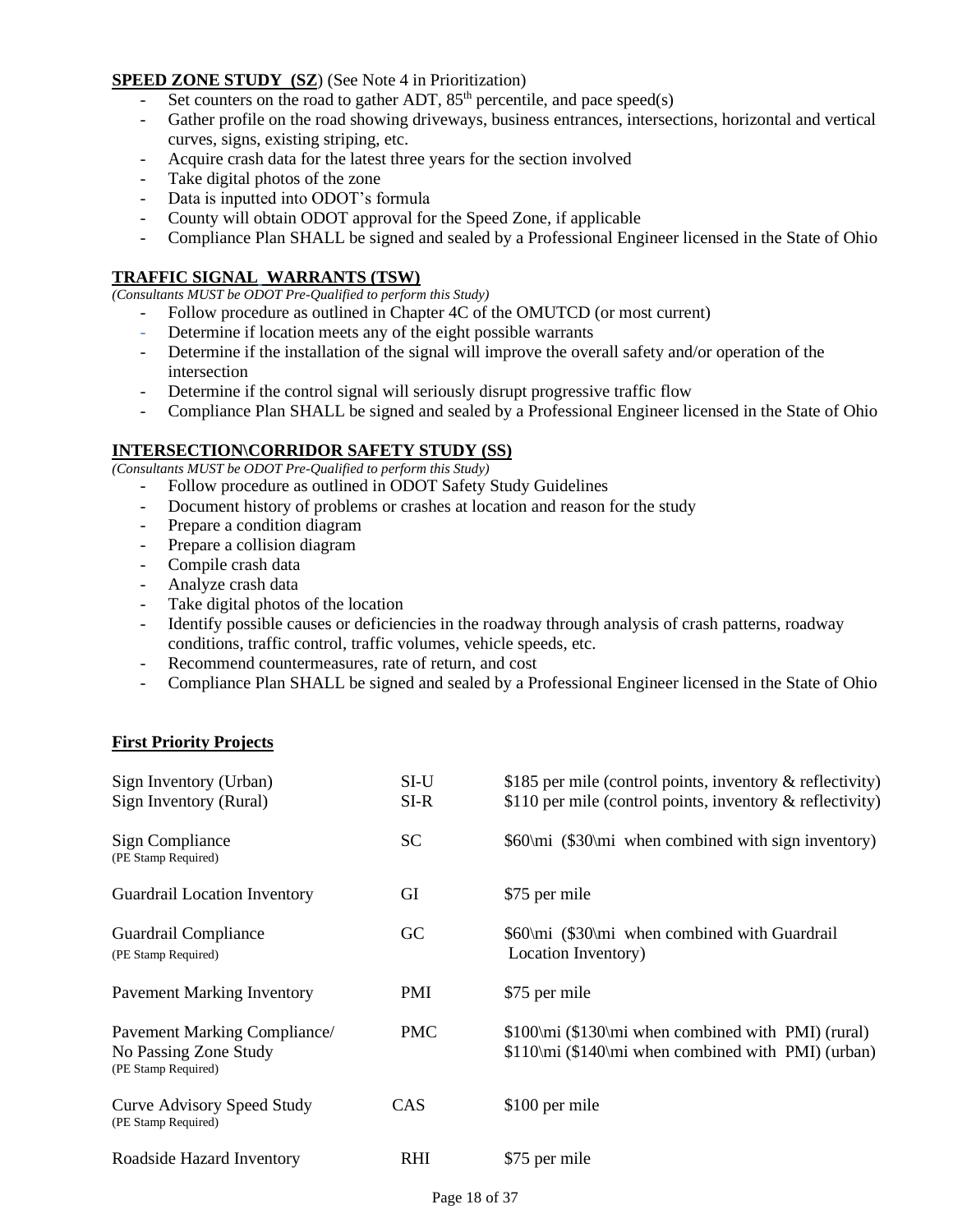| Roadside Hazard Compliance Plan<br>(PE Stamp Required)                                                                                                                                       | <b>RHC</b>                     | \$150\mi                                                                                                                                                                                                                                      |
|----------------------------------------------------------------------------------------------------------------------------------------------------------------------------------------------|--------------------------------|-----------------------------------------------------------------------------------------------------------------------------------------------------------------------------------------------------------------------------------------------|
| Sign Upgrade<br>Curve Sign Upgrade                                                                                                                                                           | SU<br><b>CSU</b>               | \$62,500 maximum (at $80\% = $50,000$ federal max)<br>\$45,000 maximum (at 100% federal)                                                                                                                                                      |
| <b>Second Priority Projects</b><br>(PE Stamp Required)<br>Speed Zone Study<br><b>Traffic Signal Warrants</b>                                                                                 | SZ.<br><b>TSW</b><br><b>SS</b> | \$1,400 per location (at $90\% = $1,260$ federal max)<br>\$1,667 per signal per location (at $90\% = $1,500$ max)                                                                                                                             |
| <b>Intersection</b> \Corridor Safety Study<br>Other<br>Software recommended for Sign<br>Inventory, No Passing Zone,<br>Curve Advisory Speed, Guardrail Inventory<br>and Compliance, Roadside |                                | \$12,000 max per intersection (at $90\% = $10,800$ max)<br>\$2,500 for 1 module $+$ \$500 per each additional module<br>$(at 90\% = $2,250 + $450$ each federal max)<br>Overall software max of \$5,000 per County within a<br>10-year period |
| Hazard Inventory and Compliance Plan                                                                                                                                                         |                                |                                                                                                                                                                                                                                               |

\*Urban Mileage consists of multilane (3 lane), existing speed zones and intersection turn lanes.

Note 1: Counties may pick and choose which routes to include in the above studies. However, if a route is to be included, the entire mileage of that route (or other logical termini) must be included for pricing purposes. For example, if a route includes five curves that add up to a total distance of a mile, counties would need to apply for a curve advisory speed study for the entire mileage of the route that includes the curves rather than just for one mile. (This note does not apply to the Second Priority Projects listed above.)

Note 2: Counties may only request funding for each study once in a 10-year period unless there are extenuating circumstances. Requests with extenuating circumstances will be considered on a case-bycase basis by the CSTP Committee.

Note 3: All safety studies/inventories are for county roads only with the following exceptions:

- Guardrail Location Inventory, Guardrail Compliance, Sign Inventory, Sign Compliance, and Roadside Hazard Compliance Plan studies may be performed on all county maintained bridges. Payable mileage is to be determined by multiplying the number of bridges on township roads x 0.15 added to requested County Road mileage
- Safety Studies and Traffic Signal Warrants may be performed at intersections where at least one of the roadways is a County Road
- Pavement Marking Compliance/No Passing Zone, Speed Zone, and Curve Advisory Speed Studies may be performed on Township Roads since it is the County Engineer's responsibility to assist with these tasks. However, these studies on Township Roads are the lowest funding priority and will only be funded after all studies on County Roads are funded.
- Note 4: To qualify for Speed Zone Study, ADT MUST exceed requirements in ODOT Traffic Engineering Manual 1203-2.6 Narrow and Low-Volume Rural Roads (Form 1296-1)
- Note 5: Professional Engineer Certification When applicable, the Professional Engineer responsible for the review of project requiring Engineering Certification SHALL include the following statement. This may be substituted by language approved by the Ohio PE/PS Board.
- *"Professional Certification. I hereby certify that these documents were prepared and/or approved by me, and that I am a duly licensed professional engineer under the laws of the State of Ohio, License No. XXXXX*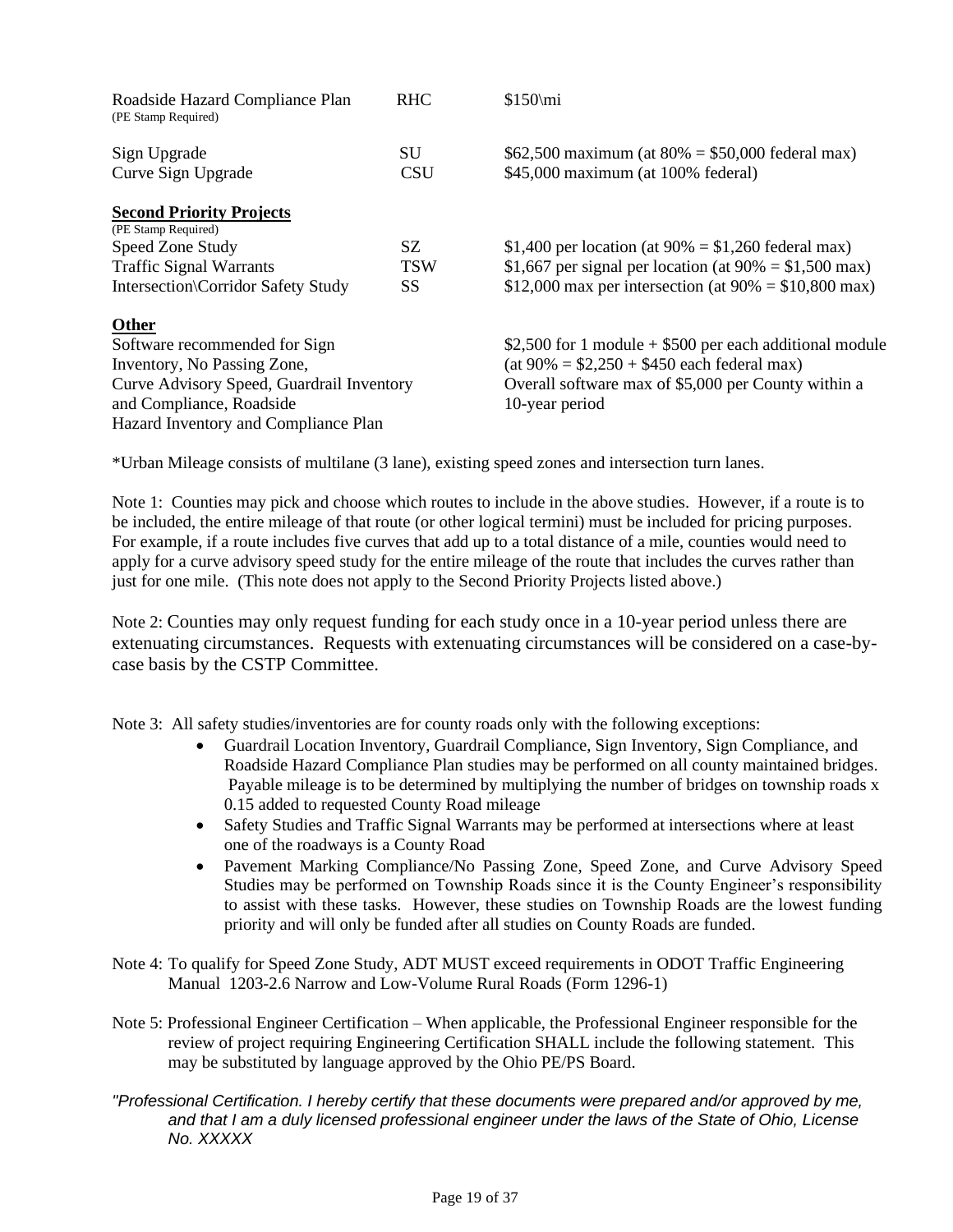Counties are required to submit applications to the CEAO for the upcoming annual program prior to July 31st each year. Once approved for funding by the CSTP/LBR Committee, the following specific sequence of events must be followed for all safety study projects before work can proceed and federal funding can be secured:

Once approved for funding by the CSTP/LBR Committee, all safety study  $\&$  inventory and sign upgrade projects **must** follow the specific sequence of events listed below:

- 1) County receives funding approval letter from CEAO. CEAO sends a copy of the letter to ODOT.
- 2) County receives an electronic safety study/sign upgrade LPA agreement from ODOT via e-mail.
- 3) County electronically signs the LPA agreement and submits it back to ODOT.
- 4) County receives federal authorization from CEAO.
- 5a) For Safety Studies/Inventories: Once federal authorization is received, the county must select from the list of consultants that submitted Statements of Qualifications (SOQ's) in response to CEAO's consultant advertisement. If the total project cost is \$50,000 or more, a qualifications based selection must be used (including short-listing the consultants based on their SOQ's and then ranking the short-listed consultants using ODOT's consultant ranking form). If the project is under \$50,000, a consultant may be directselected.
- 5b) For Sign Upgrades: Once federal authorization is received, the county must advertise for sign vendors if the project is \$50,000 or more. If the project is less than \$50,000, county may get quotes for signs. OR, regardless of the project cost, county may purchase signs off of ODOT's contract.
- 6) **Once executed, all consultant contracts/sign vendor purchase agreements must be sent to ODOT with a request to encumber the funds. For safety studies only: If the County wishes the project to be set up as a direct-pay to the consultant, the direct-pay paperwork MUST be submitted at the same time as the signed consultant contract.** Direct-pay for sign upgrade projects is not permissible. County should also submit LPA Reimbursement information including Federal Tax ID #, Payee Name/Office, and address of payee on letterhead. All information should be sent to:

Andrea Stevenson Administrator, Office of Local Programs Mail Stop #3180 1980 West Broad Street Columbus, Ohio 43223

OR e-mailed to [jeffrey.shaner@dot.ohio.gov](mailto:jeffrey.shaner@dot.ohio.gov) (when submitting electronically, the PID number of the project must be referenced in the subject line of the e-mail)

- 7) ODOT will establish the encumbrance based on the contract, and will send an invoice template to the county.
- 8) County submits invoice using the invoice template provided to request reimbursement or direct-pay to the consultant. The LPA reimbursement claim should include the Invoice Template along with backup documentation of invoices paid including copies of invoices paid to date along with proof of payment to the vendor. (Please do not submit for reimbursement using any other template than the one provided for that project or else the encumbrance number will be incorrect and the payment will be delayed.)
- 9) The project must be completed by September  $30<sup>th</sup>$  of the following year, and by November  $1<sup>st</sup>$  of the following year the Reimbursement Claim must be submitted to ODOT.

#### **If these events do not occur in the proper sequence, the county may not receive federal reimbursement for the safety study/sign upgrade project.**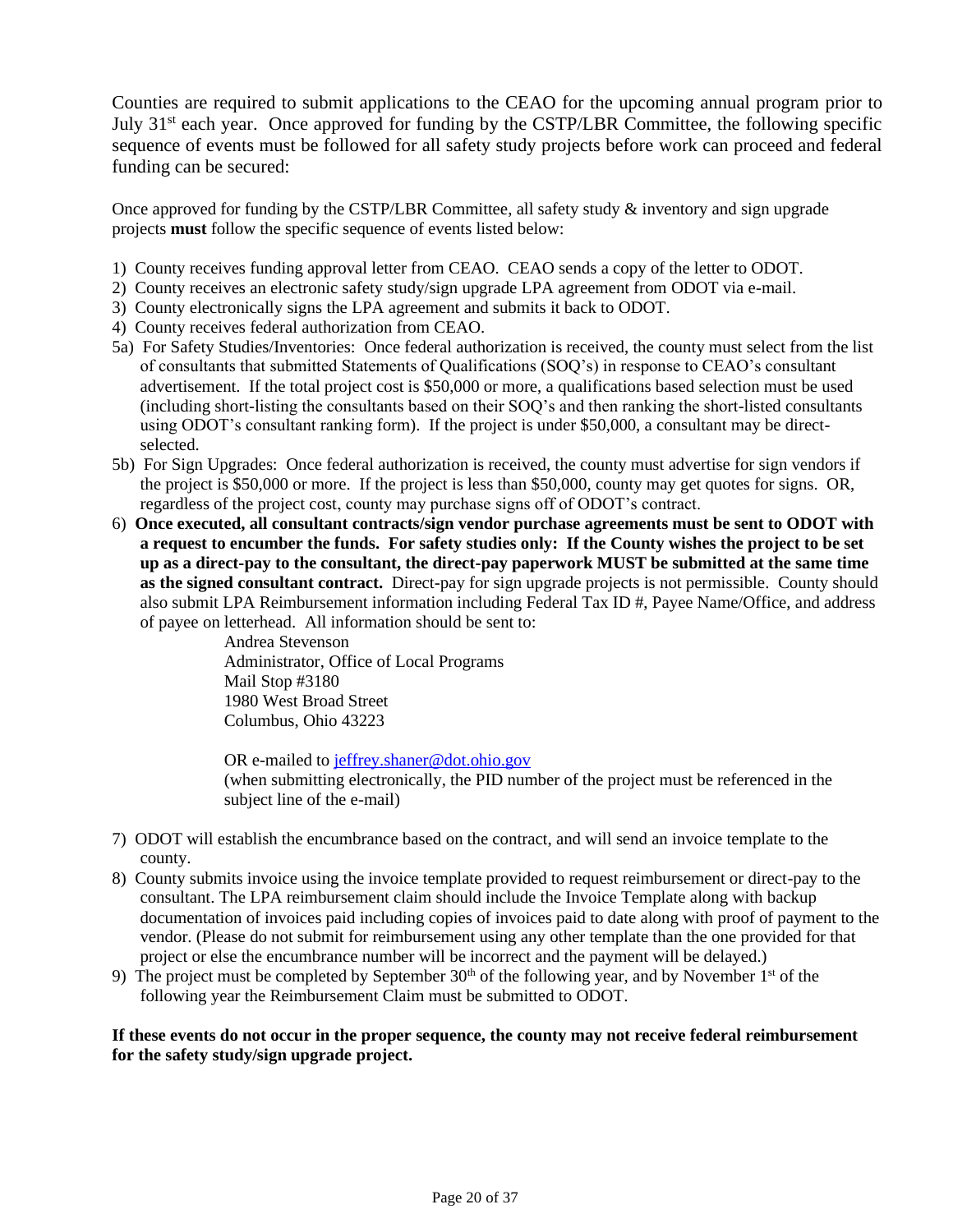### **CSTP/LBR Committee**

The CSTP/LBR Committee is comprised of twelve County Engineers, one from each District. Every year after the election of the CEAO Directors, each Director must appoint either him/herself or another County Engineer from his/her District to serve on the Committee.

At the CSTP/LBR Committee's first meeting of each year, a Chairman and Vice-Chairman are elected. The Committee continues to meet as necessary throughout the year to discuss program related issues.

The primary duty of the CSTP/LBR Committee is to administer the CSTP, LBR, and HSIP programs to ensure that projects are selected in accordance with applicable federal and state laws and program policies, that projects are delivered according to schedule, that the programs are delivered each year with minimal carryover, and that the programs remain fiscally balanced. After each program's funding applications are received, the Committee meets to review and approve or deny the applications according to the funding available. The Committee entertains requests for increased funding, changes in scope, or other changes on previously approved projects. The Committee also establishes and revises program policies as needed. The CEAO Program Manager is responsible to assist the Committee with all of these tasks.

### **CEAO Environmental and Right-of-Way Task Orders**

Although CEAO does not typically provide federal funding for the PE and Right-of-Way phases of projects, two task orders were established to aid County Engineers with portions of these phases. The task orders may only be used on CEAO funded projects. The first task order is for environmental. One or more consulting firms are selected every two years to provide environmental services. The task order can be used to provide any specialized environmental tasks that may be required on a project such as ecological surveys, environmental site assessment work, asbestos surveys on bridges, historical/archaeological surveys, etc. The task order is not typically used to draft a purpose and need statement, prepare a Categorical Exclusion, or public involvement work. However, these items may be included if approved by the CSTP/LBR Committee.

The second task order is for real estate. Four consulting firms are selected every two years to provide right-of-way acquisition services. The task order can be used for acquisition services, appraisals, and appraisal reviews. The firm performing the appraisal reviews must be a different firm than the firm which prepared the appraisals. Therefore if appraisal reviews are to be included, they must be set up as a separate task order. The task orders will not pay for the cost of the actual right-ofway to be acquired.

Both the environmental and right-of-way task orders are normally funded at 80% federal. However, beginning in FY 2016, the task orders will all be funded at 100% federal utilizing Toll Revenue Credit (TRC) that ODOT has made available to CEAO.

When an environmental or right-of-way need is determined on a project, the County Engineer must contact their District LPA Manager to request use of the task order. The LPA Manager and/or Environmental coordinator or Real Estate coordinator will work with the County Engineer to determine the task order scope. The request is then forwarded to the appropriate ODOT Central Office department. Central Office will request a price quote from the task order consultant for the scope of work. This quote is reviewed by central office and if acceptable is sent to the District who then forwards it to the County Engineer for approval.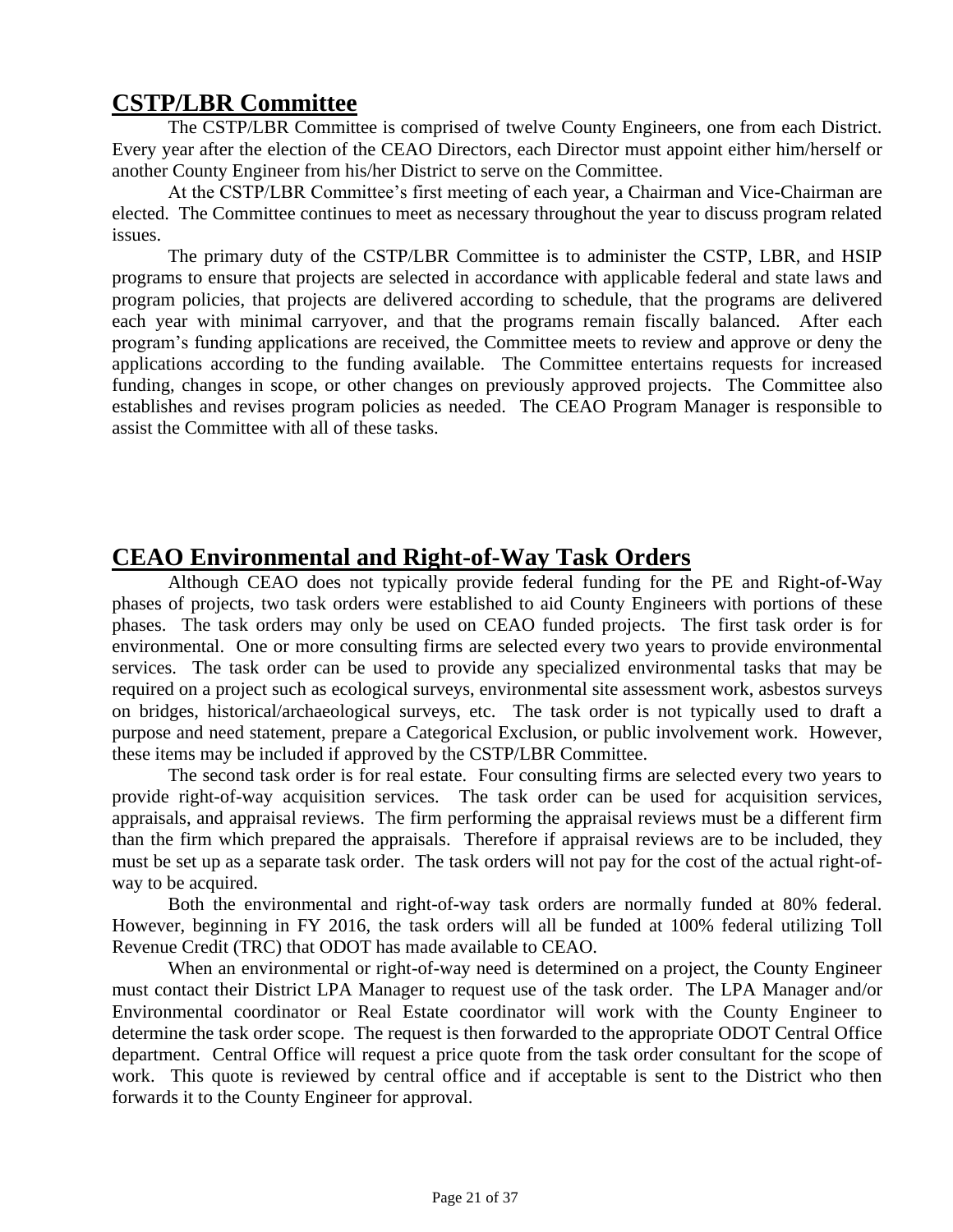### **Pre-approved Project Cost Increases**

LBR, CSTP, and HSIP projects will be approved for funding based on the cost estimate in the application. All project cost estimates shall be submitted in current dollars and shall include a percentage for Construction Engineering. The percentage to be included is based on the type of work and cost of the project as established by ODOT. No other "contingency" funding factors shall be included in the estimate. When funding applications are approved, the CEAO will inflate the cost estimate to the year in which funding is approved at an inflation rate of 3% per year. This cost will serve as the official estimate for the project, unless a formal funding increase is subsequently requested and approved by the CEAO CSTP/LBR Committee.

The initial project estimate in the funding application should be as accurate as possible. Counties are encouraged to review proposed projects with ODOT prior to submittal of applications to assess the scope and potential environmental and right-of-way impacts.

To accommodate reasonable cost inflation during project development or construction, the CEAO has established a schedule of pre-approved increases based on the approved project cost. At the time of project approval the pre-approved cost increase will be determined based on the following table, and the total project cost pre-approved for federal funding participation will be established. The federal maximum will then be established based on the applicable participation rate.

| <b>Approved Construction</b><br><b>Cost Estimate</b> | Project Cost Increase Pre-approved<br>for CSTP/LBR Funding Participation           |
|------------------------------------------------------|------------------------------------------------------------------------------------|
| Less than $$200,000$                                 | 50%                                                                                |
| \$200,000 to \$299,999                               | $$100,000 + 25\%$ of cost over \$200,000                                           |
| \$300,000 to \$499,999                               | \$125,000                                                                          |
| \$500,000 to \$874,999                               | $$125,000 + 20\%$ of cost over \$500,000                                           |
| \$875,000 to \$999,999                               | \$200,000                                                                          |
| \$1,000,000 to \$1,666,666                           | $$200,000 + 15\%$ of cost over \$1,000,000                                         |
| \$1,666,667 to \$1,999,999                           | \$300,000                                                                          |
| \$2,000,000 or higher                                | $$300,000 + 10\%$ of cost over \$2,000,000,<br>up to a \$5,000,000 federal maximum |

As long as a project cost increase does not result from an unapproved change in the project scope, the cost eligible for LBR or CSTP funding can increase to the pre-approved maximum. If there is federal funding of PE and/or R/W on a project, the pre-approved federal maximum will be computed based on the approved cost of all phases being funded. If the cost of PE or R/W subsequently exceeds its original estimate, there will then be less funding available for the construction phase under the preapproved federal maximum.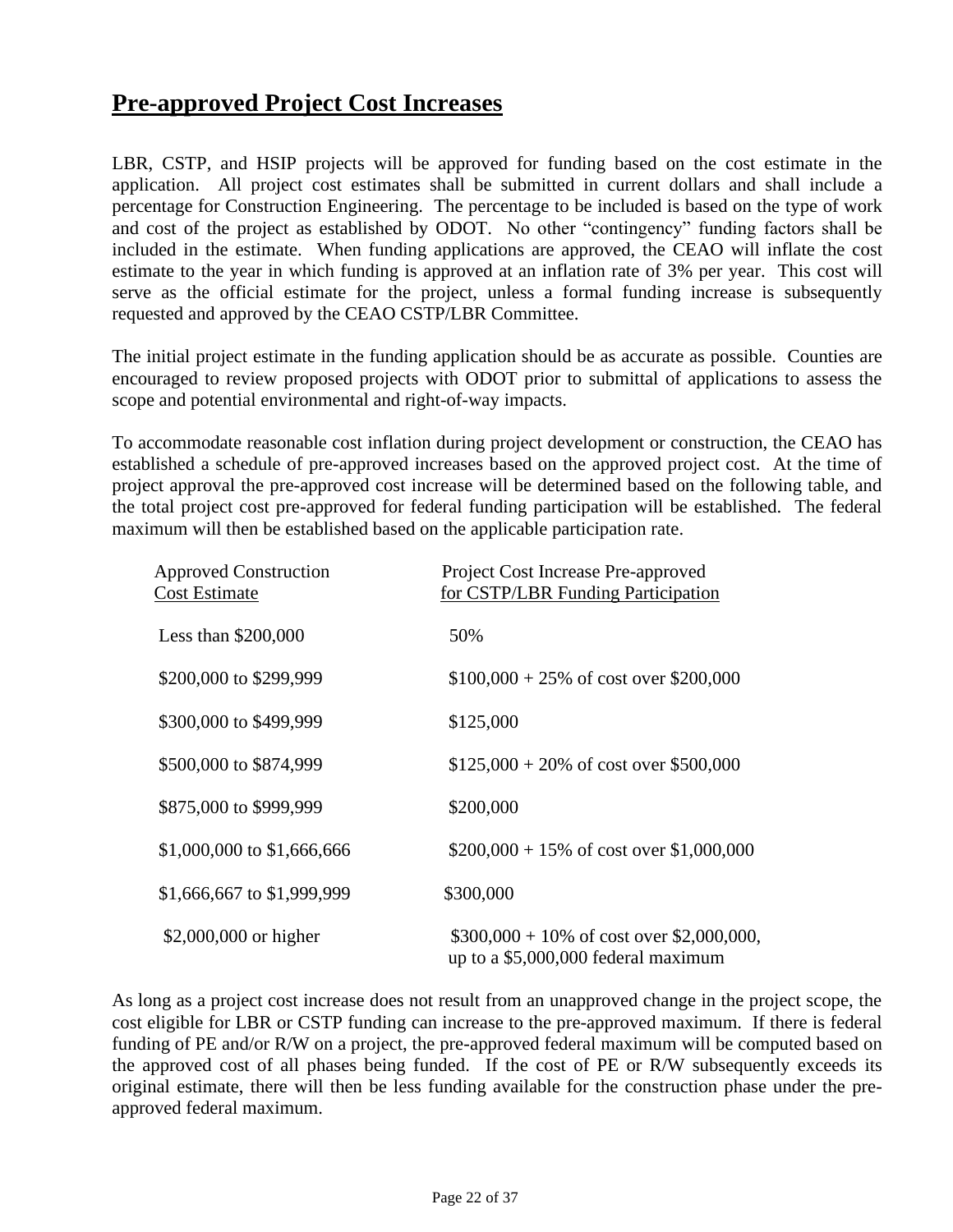### **Final Opportunity for Cost Estimate Revisions**

Changes to the original cost estimate can be made up until a project is in the third program year, and should be made whenever the cost changes significantly. When a project cost estimate changes, counties should submit a Cost Revision Request Form to the CEAO. Revised estimates that are within the current pre-approved federal maximum will be entered into the program, and CEAO will notify the respective ODOT District of the change so that Ellis can be revised accordingly. The federal maximum will not be increased since it has not been exceeded.

Cost increases that exceed the current federal maximum will be reviewed by the CSTP/LBR Committee, so it is imperative that a detailed justification for the cost increase is included on the form. Counties will be advised in writing of the committee's decision. If the increase is not approved, the federal amount in the program will only be increased to the current federal maximum. If the increase is approved, the program will be revised accordingly and a new federal maximum will be established. CEAO will notify the respective ODOT District regarding the disposition of the cost change request so that Ellis can be revised accordingly.

Each fall, the upcoming 3-year program (or 4-year program, if requested) is due to ODOT. All counties with projects in the third program year will be given one final opportunity to submit a cost estimate revision for these projects at this time. These cost estimate revisions will be due by September 30<sup>th</sup>. All requests must be submitted on the Cost Revision Request Form. Cost increases that are within the current federal maximum will be entered into the program. Cost increases that exceed the current federal maximum must include a detailed justification and will be reviewed by the CSTP/LBR Committee. New pre-approved federal maximums will be established accordingly for all approved cost increases, and will represent the final CEAO funding limit for these projects unless later cost increases are approved by the committee due to extremely unusual circumstances.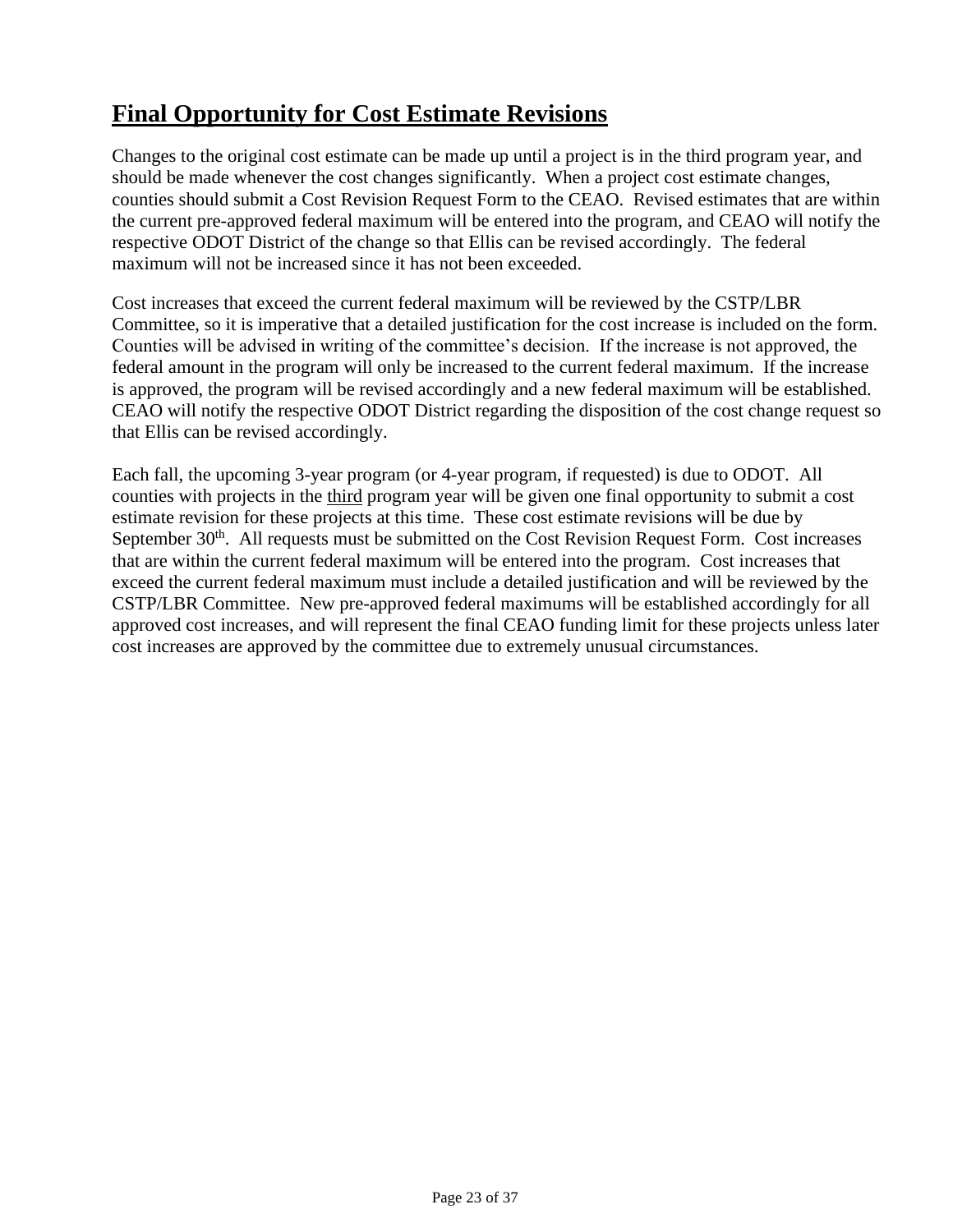### **Credit Bridge Program (CBP) and Toll Revenue Credit (TRC) Financing**

### Credit Bridge Program (CBP)

The Federal-aid Highway Act of 1987 introduced a new program permitting up to 80% of the cost of locally and/or state funded, non-controversial bridge replacement or rehabilitation projects located off the Federal-aid Highway System to be credited toward the non-Federal share of regular Federal-aid Bridge Replacement and Rehabilitation (BR) projects.

ODOT adopted formal procedures for establishing such credit in April, 1988, entitled *Ohio Credit Bridge Program for Bridges Off the Federal-aid System*. Under this program 47 Ohio counties undertook 283 qualifying local bridge improvement projects and earned about \$35 million of credit. Counties (and one municipality) with credit remaining may use that credit on their approved LBR projects.

Because Toll Revenue Credit was no longer available for counties to use beginning in FY 2009, ODOT reopened the Credit Bridge Program. The new Credit Bridge Policy and Standard Procedure can be found on ODOT's Office of Local Programs website.

Counties have the option of buying and selling (brokering) CBP credit. Credit is typically sold at a discount as determined by the selling county. The CEAO must be provided with supporting documentation for all credit sales so that they can be accounted for in the CBP records.

### Toll Revenue Credit Program (TRC)

The 1991 Intermodal Surface Transportation Efficiency Act established a similar but much broader and more flexible Toll Revenue Credit (TRC) program. Under this program ODOT annually earns credit based on toll revenues collected and used to maintain the Ohio Turnpike. This TRC can be used in lieu of matching funds on any Federal-aid project. The credit earned was typically about \$50 million per year; however ODOT predicted that all of the TRC available to them will be fully committed by the close of FY 2008. Therefore, no projects beyond FY 2008 were permitted the use of TRC until FY 2016 when ODOT once again made TRC available for CEAO projects.

Like the CBP credit, the TRC does not provide Ohio additional federal funds, but simply allows the funds available to be used at greater than the usual 80% federal participation rate (typically at 100%). Although ODOT made this TRC available for use on local government projects, its use was at the discretion of the Program Managers for the various local funding programs. CEAO has opted only to use the TRC to increase the federal share of the CEAO task orders to 100%.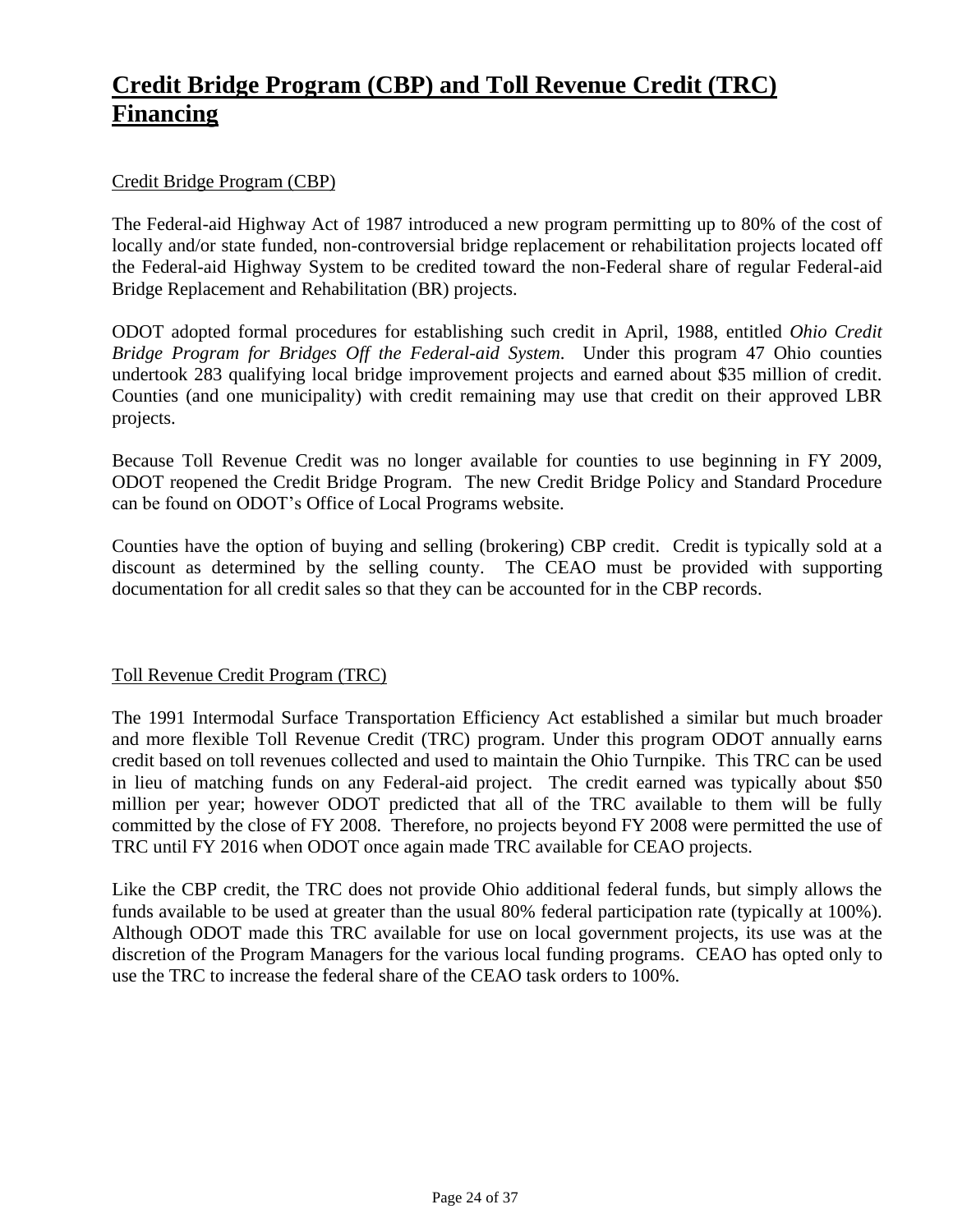### **Emergency Projects**

If an emergency project should arise in a county, the County Engineer will be required to obtain a State Infrastructure Bank (SIB) Loan in order to expedite the project. SIB Loans are administered by ODOT. The County Engineer will be responsible for the payment of all interest and fees associated with the loan. If the project is already in the CSTP or LBR program, the SIB Loan will be repaid using the program funds when the fiscal year arrives in which the project was scheduled for funding. If the emergency project is a new project and meets the eligibility criteria, it will be placed in the next available funding year in the CSTP or LBR program, as appropriate. Again the SIB Loan will be repaid using the appropriate program funds when that scheduled fiscal year arrives. All the appropriate programming and coordination with ODOT and, if needed, the MPO will be required.

By applying for a SIB Loan, the county assumes a risk that the CEAO may not be the program manager at the time the loan is scheduled to be repaid. CEAO will make all attempts to ensure that these loans remain in the program for repayment, but this cannot be guaranteed. Therefore, the county must be aware of the possibility of having to repay the loan with local funds.

To be considered for this emergency process, the County Engineer must submit a written request to the CSTP/LBR Committee which contains a detailed explanation of the emergency. If approved, CEAO will submit a letter of support for the project to the ODOT SIB Loan Committee.

### **Project Switches and Substitutions**

If a County has projects in different fiscal years within the same program (CSTP, LBR, or HSIP), the County Engineer may request to switch the projects if a need to do so arises. The County Engineer may also request to substitute a new project for one that is currently in the program, but if approved, the currently programmed project will be removed from the program. The County Engineer may resubmit an application for the removed project during a future application cycle; however, it will not be given any preference over other applications.

With the request to switch or substitute projects in any of the programs, the County must submit a project schedule for the advanced or substituted project to ensure that it can be delivered within the accelerated time frame. In addition, if the cost estimate for the advanced or substituted project is lower than the project to be delayed or removed, a new federal maximum will be calculated based on the lower estimate. If the project to be advanced or substituted is the same or higher cost, the project will be kept to the pre-approved federal maximum of the project to be delayed or removed.

For LBR and HSIP projects, the project to be substituted must score equal or higher than the project to be removed. For LBR projects, the score of both bridges will be calculated based on the information in ODOT's bridge inventory at the time the request is made and will not include county priority points. For HSIP projects, the score will be calculated based on the CEAO Safety Project Criteria and will not include county priority points.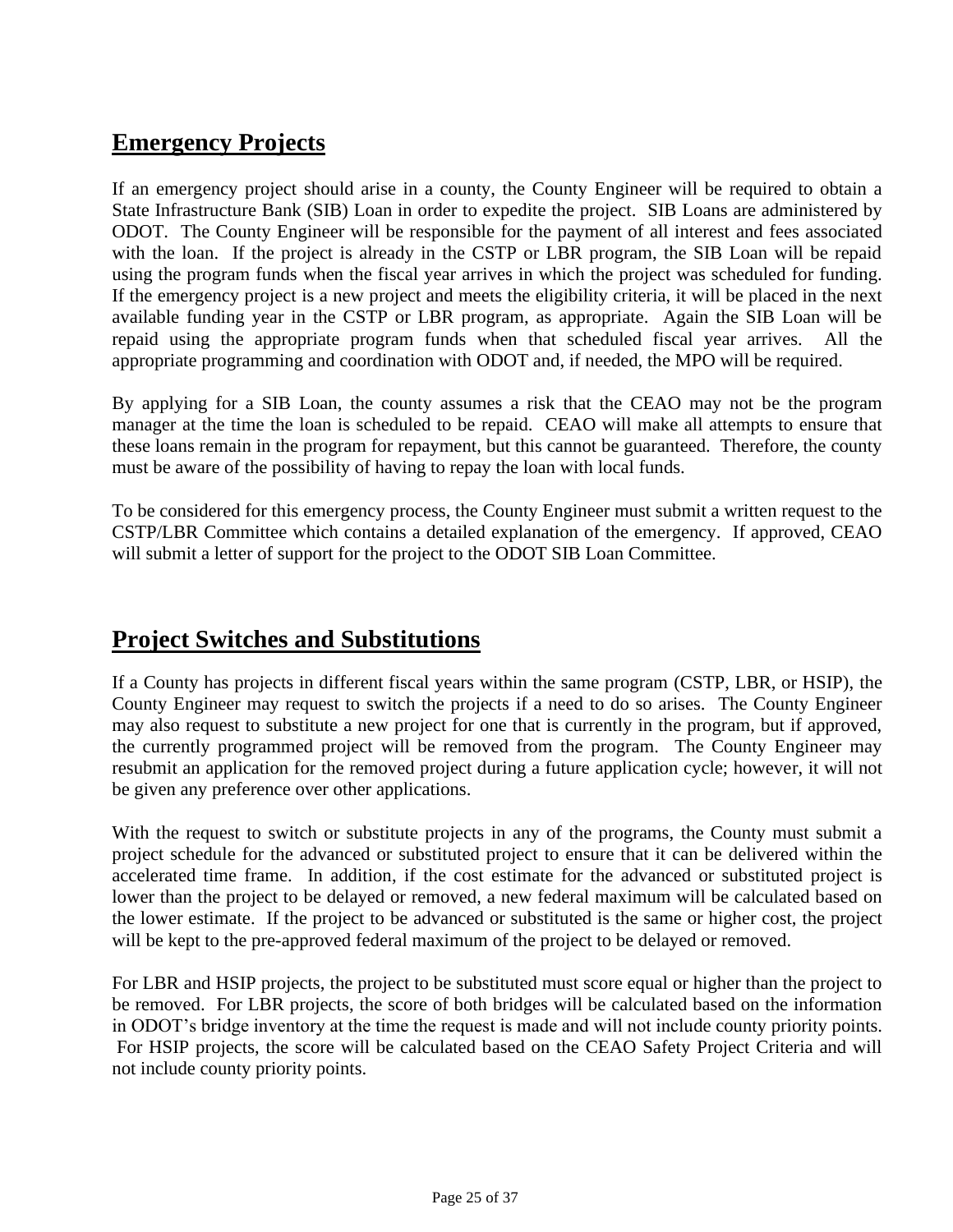### **Scope Changes**

Any significant change in scope, regardless of whether it increases the estimated project cost, must be reviewed and approved by the CSTP/LBR Committee. A significant change in scope is one that changes the limits of a project, causes the estimate to exceed the federal maximum as set by CEAO, changes the work type (for example, a bridge rehab to a bridge replacement), or would result in additional environmental impacts and/or right-of-way needs.

For HSIP projects, any scope changes, whether significant or non-significant, that do not directly relate to highway safety are not eligible for HSIP funds.

A County Engineer must submit a Scope Change Request Form to the CEAO Program Manager. The Program Manager will forward it to the CSTP Committee for review. If approved, CEAO will notify the County and the respective ODOT District, and then the County may proceed with the scope change.

### **Design Standards for CEAO Funded Projects**

ODOT annually contracts with the CEAO to serve as program manager for the County CSTP, HSIP, and LBR programs. When these CEAO funded projects are administered and let to contract by ODOT under their traditional process, the design standards specified in ODOT's *Location and Design Manual* and *Bridge Design Manual* must be followed**,** unless design exceptions have been requested and approved under their design exception process.

Under the ODOT LPA project administration policy discussed in this manual, local public agencies have the option of administering the development, bid letting, and construction of federally funded projects provided they are not on the National Highway System. Under this policy projects can be designed in accordance with written local design standards and other requirements adopted by the local public agencies after obtaining ODOT approval.

The CEAO encourages counties to employ this process for CSTP, HSIP, and LBR funded projects as appropriate. On November 6, 1997, the CEAO Board of Directors adopted ODOT's *Location and Design Manual, Volume's 1, 2, and 3* and *Bridge Design Manual* as its preferred local design standards for such projects. The *AASHTO Green Book* guidelines shall be used as minimum design standards.

### Design Exceptions

Beginning on 10/23/06, design exceptions for all CSTP, HSIP, or LBR funded projects shall be submitted to, reviewed by, and accepted or rejected by the appropriate ODOT District Planning and Engineering Administrator.

DESIGN EXCEPTION REQUESTS: Requests shall be prepared in accordance with ODOT's *Location and Design Manual* and signed by the County Engineer.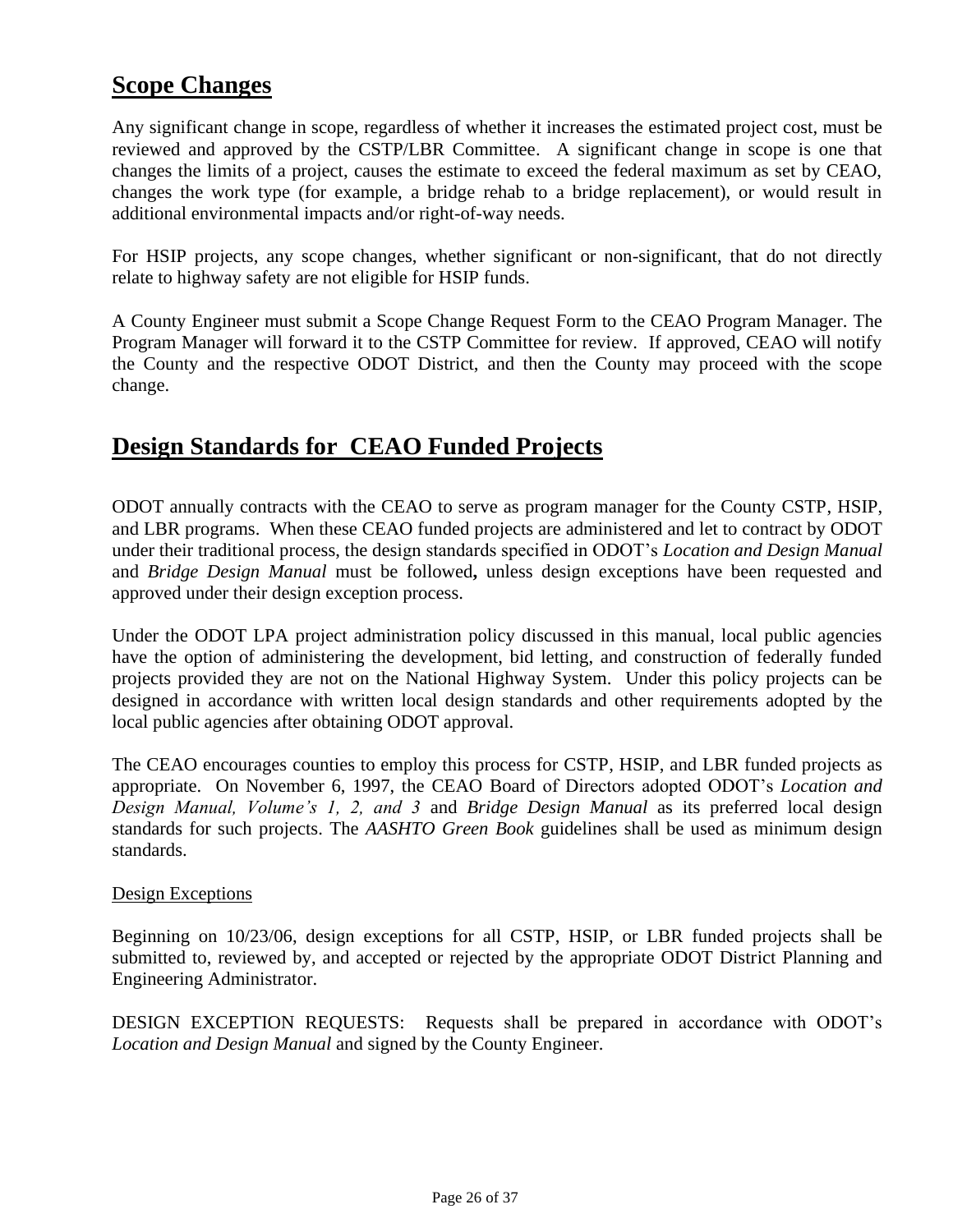### **LPA Project Administration Process**

On November 17, 1997, ODOT adopted Policy No. 410-001, *Development Process Policy for Local-Federal Projects*. This policy states that, to the extent both practical and feasible, ODOT shall minimize its direct involvement in the design and delivery of those highway capital improvement projects that are funded with local and Federal monies, and which do not directly involve routes comprising the National Highway System.

The objective of this policy, which has undergone several revisions and is now entitled *Development Process Policy, Locally-Administered Transportation Projects*, is to return the primary duties and responsibilities for local highway improvement projects to the local public agency (LPA) having ownership and/or maintenance purview over the facilities involved. In so doing, ODOT's intent is to allow such improvements to be designed and constructed in accordance with written design standards and other requirements adopted by that local government.

The CEAO encourages Ohio's counties to utilize the LPA project administration process available under this policy, as appropriate, in advancing the development and construction of County CSTP, HSIP, and LBR projects. As outlined in this manual, the CEAO has adopted written local design standards for such projects. Under ODOT's policy, counties may voluntarily assume the following project management tasks and/or responsibilities if qualified:

- 1) Preliminary development and National Environmental Protection Act (NEPA) documentation;
- 2) Final detail design and development of construction plans and specifications;
- 3) R/W acquisition and relocation, and utility relocation activities;
- 4) Advertising, competitive bidding, and contract award activities; and
- 5) Construction contract administration, materials testing, and inspection activities.

Each ODOT district has a designated LPA manager who assists with this process. Requests to use the LPA project administration process for a project should be directed to ODOT. The LPA manager will schedule a project initiation meeting, if determined necessary, to discuss the process, project scope and funding, and initiate ODOT's LPA Agreement. The CEAO program manager and applicable staff representative should be invited to such meetings to represent the CEAO and facilitate this process.

To assist Counties with the required NEPA documentation and R/W acquisition process, CEAO has agreed to provide CSTP funds to pay task order consultants for this work. These task orders are managed by ODOT's Office of Environmental Services and Office of Real Estate, respectively. If a county wishes to use either or both of these task orders, they must contact their respective ODOT LPA Manager. The District LPA Manager will work with the County Engineer to set up the task order contract.

All counties using the LPA process are reminded that coordination must still occur with ODOT prior to the advertising and bid-letting stage, as federal authorization must still be obtained from FHWA before advertising a project for bid. Counties are also reminded that FHWA has given ODOT ultimate authority for all CSTP, HSIP and LBR projects and ODOT should be consulted on any substantial changes that occur during construction, particularly changes that involve safety items.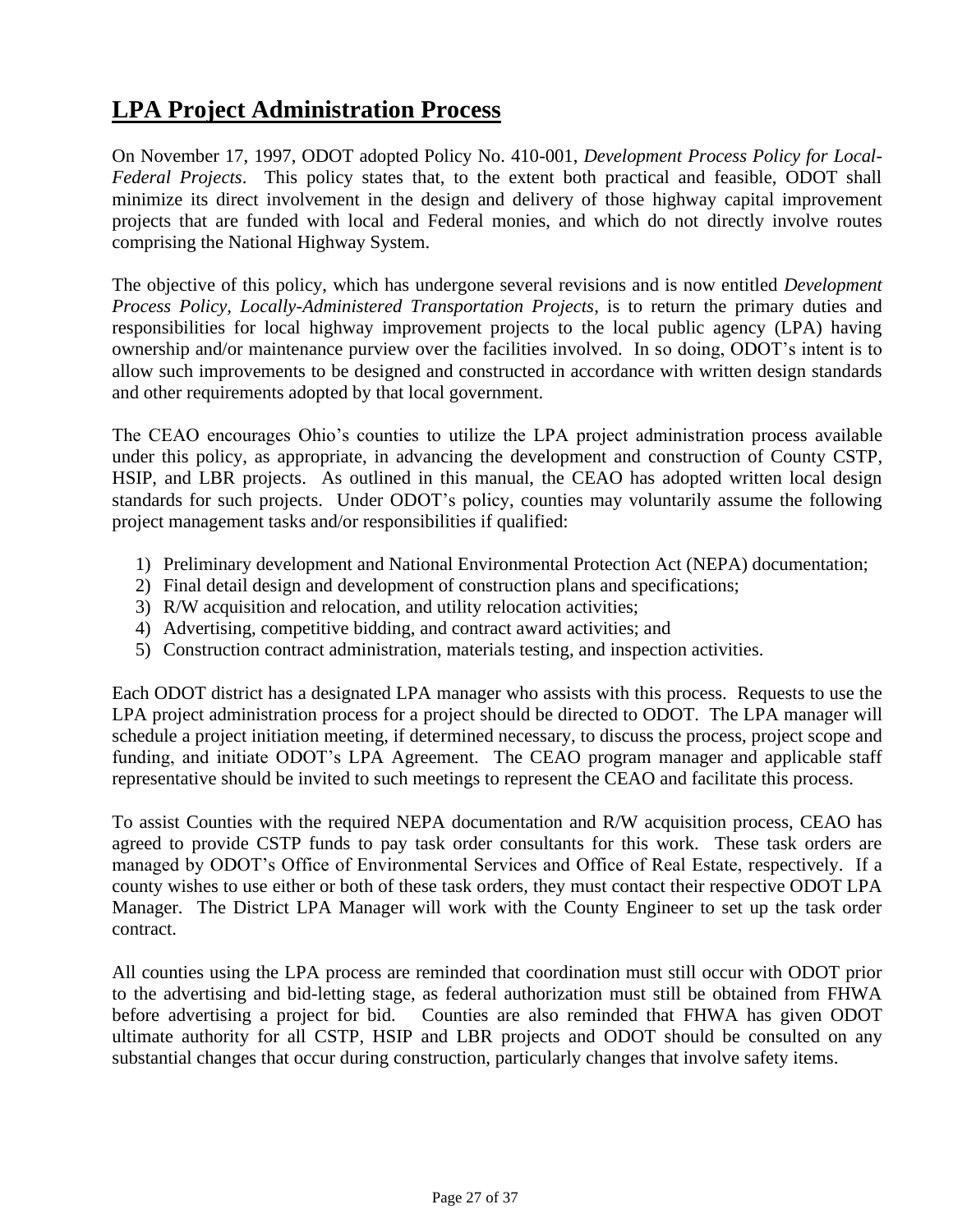### **State Transportation Improvement Program (STIP)**

Every two years ODOT, in coordination with Ohio's local public agencies, Metropolitan Planning Agencies, and the various designated program managers, develops a *State Transportation Improvement Program* (STIP). This four-year program includes every project for which federal funding authorization for preliminary engineering (PE), right-of-way (RW), and/or construction is to be requested from the Federal Highway Administration (FHWA) during the state fiscal years covered. It must be in fiscal balance for each of the four fiscal years, and is scheduled for adoption by July 1<sup>st</sup> of every odd numbered year.

As program manager for the County STP, HSIP, and LBR funding, the CEAO coordinates with Ohio's counties in the development of these programs and with ODOT to ensure that they are included in the STIP. Formal quarterly STIP revisions are permitted, and are developed and submitted to FHWA by ODOT as determined necessary in coordination with the program managers.

In its role as program manager for the CSTP, HSIP, and LBR programs, the CEAO continually maintains 6-year programs of projects. The latest updates of these program spreadsheets can be viewed on the CEAO website at [www.ceao.org.](http://www.ceao.org/) Each program contains a funding summary at the end that shows the yearly fiscal status. As projects are let to contract they are gray highlighted, and the federal cost figures are adjusted to reflect the actual amounts encumbered. As new projects are approved and project revisions are made, the programs are adjusted accordingly. The approved project costs, pre-approved cost increase amounts, and applicable federal maximums are shown for all projects in the right-hand columns in these programs.

All counties have a responsibility to review their project entries periodically and inform the CEAO if program edits are needed. It is critically important that the CEAO be advised of any project delays, so that other counties can be given the opportunity to advance projects. To satisfy the requirements of the program management contract with ODOT, counties must strive to keep all projects on schedule.

It is also important that all counties program newly approved CSTP, HSIP, and LBR projects with ODOT as soon as possible so that they will appear in their Project Development Management System (ELLIS). The STIP development process relies extensively on the use of this system, particularly for fiscal analysis, and ELLIS is used to print out Ohio's rural STIP. Projects within MPO boundaries are included in the STIP by virtue of being included in the MPO TIP. It is therefore also important for counties to coordinate with their MPOs regarding CEAO project schedule and cost changes as applicable.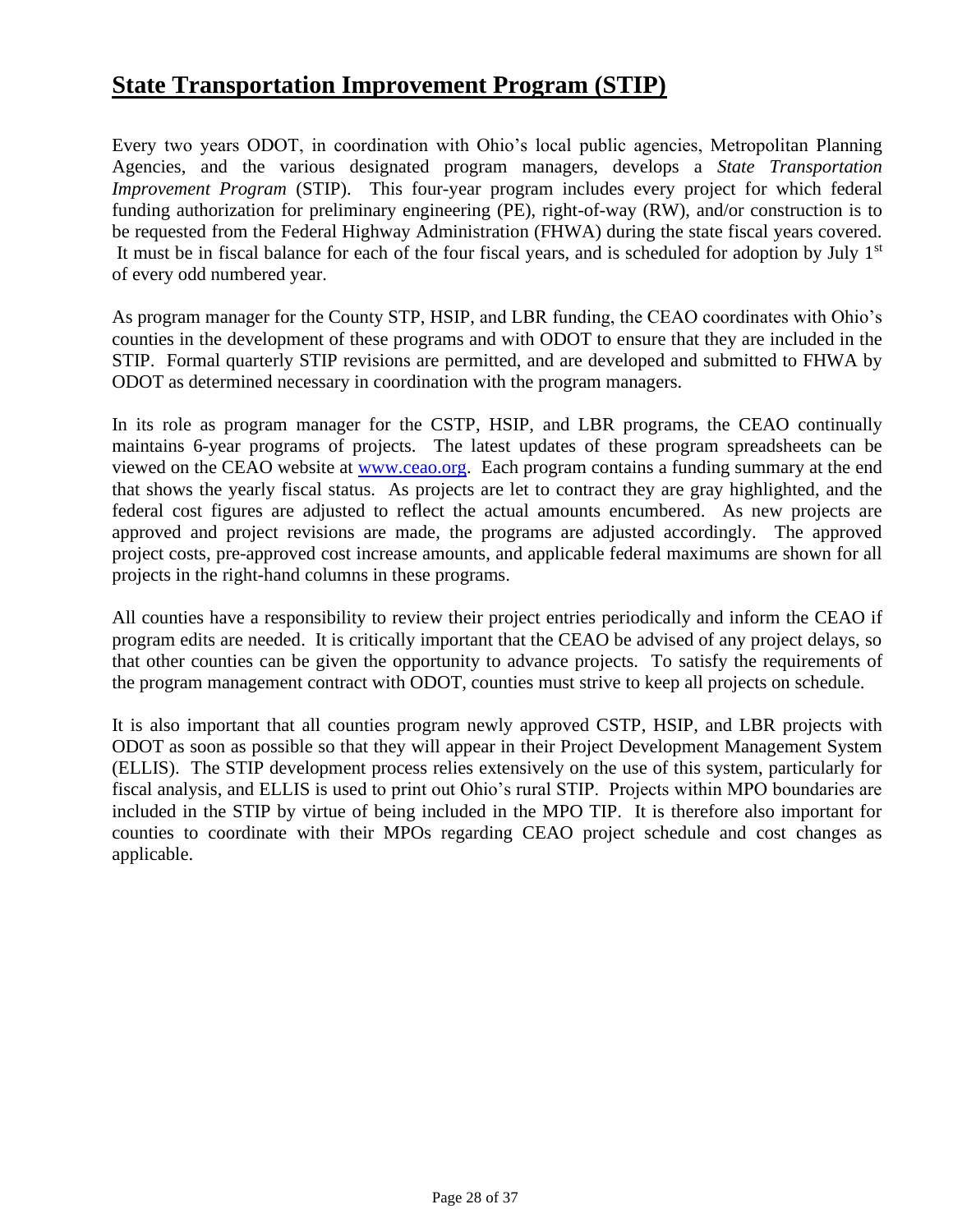### **Reservoir Projects**

Each fall when the CEAO submits updated three-year programs to ODOT for lock down of the upcoming fiscal year, projects scheduled beyond that fiscal year will be identified that are anticipated to be ready for sale early and could be advanced and sold if funding becomes available. These "reservoir" projects can be substituted for other projects that are delayed the following fiscal year, or advanced if surplus funding otherwise becomes available. The CEAO will be given credit for meeting their upcoming fiscal year funding commitment if reservoir projects are advanced in lieu of planned projects that experience unforeseen delay.

### Advancing LBR, CSTP, and HSIP Reservoir Projects

During the current fiscal year, and for the upcoming fiscal year once it has been locked down and the associated reservoir projects identified, consideration will be given to advancing reservoir projects at the end of each quarter. If a sufficient funding surplus is projected, reservoir projects filed and ready for sale at that point will be advanced to the extent funding permits. If there are more reservoir projects filed than can be funded, those from the next fiscal year will be selected in rank order. If a reservoir project is too costly to be advanced, it will be skipped in the selection process. Projects cannot be advanced without written approval from the CEAO.

If projected funding surpluses arise for later fiscal years, the highest ranked bridge projects from the following year will be advanced, provided the county and ODOT district involved both concur that the project schedule can be adjusted accordingly. Under this procedure, there may also be situations where a particular bridge cannot be advanced in rank order due to its high cost.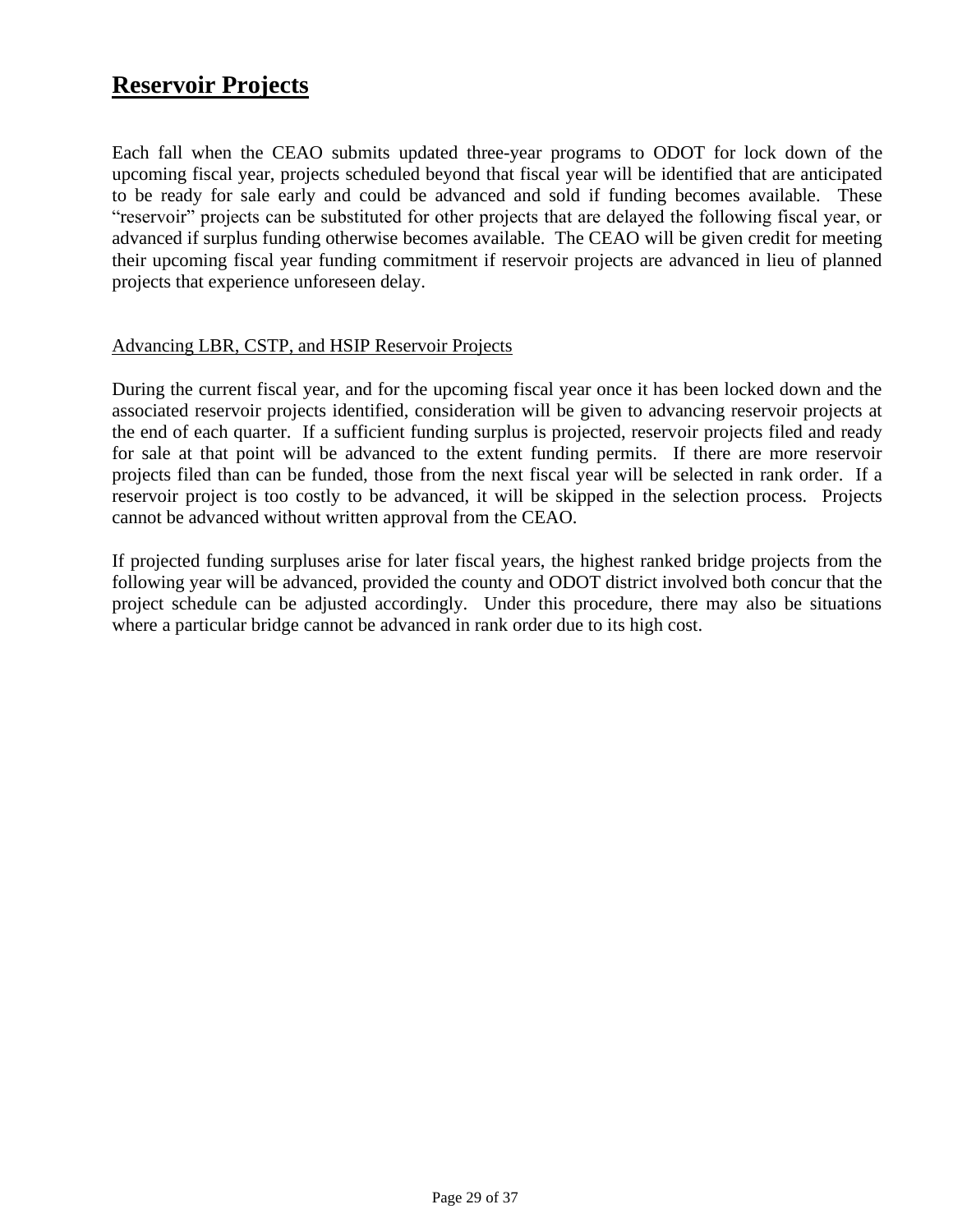### **Funding Application Process**

To apply for CSTP, HSIP, or LBR funding, the appropriate application form must be completed and submitted to the CEAO office, to the attention of the Program Manager. A copy of the application forms appear in the appendix for reference. Forms can be provided by the CEAO office, are available on the CEAO web site [\(www.ceao.org\),](http://www.ceao.org)/) or the form in the appendix can be copied.

The application should be filled out completely, and the appropriate box checked to indicate whether ODOT's standard (traditional) project administration process or the LPA process will be used. For LBR projects the structure file number and current sufficiency rating information from the National Bridge Inventory, including the General Appraisal rating, must be provided. The CEAO Program Manager should be consulted in advance if there is any question regarding the eligibility of an LBR, CSTP, or HSIP project for federal funding. If a proposed CSTP or HSIP project is within the urban/urbanized area boundary of an MPO, counties should indicate what specific attempts were made to secure whole or partial MPO funding, and the outcome.

Each ODOT District has functional classification and 1991 Federal-aid Rural Secondary (FASS) maps which can be referenced in determining CSTP eligibility. This eligibility information should be cited in the 'Project Description' section of the application. If any questions arise in that regard the Program Manager should be consulted, as there may be inconsistencies in the functional classification and FASS maps or ODOT District personnel may not be knowledgeable regarding eligibility criteria. ODOT maintains straight line mileage route description logs that rule in determining functional classification in case of map discrepancies.

In completing the cost information for construction projects, be sure to differentiate between CSTP and LBR funding if a project will include both. If the bridge approach work on an LBR project may exceed that normally eligible for BR funding, this issue should be reviewed with FHWA before applying so that the possible need for CSTP funding for approach work is known up front.

All applications will be reviewed and then presented to the CSTP/LBR Committee for consideration. Notice will be given of the committee's approval action by formal letter. Approved CSTP and HSIP projects will be scheduled in the first year that funding is available in the program, and LBR projects will be scheduled into either the  $5<sup>th</sup>$  or  $6<sup>th</sup>$  program year in accordance with the bridge ranking process.

At the initial project approval stage the maximum cost eligible for federal funding under the CEAO pre-approved cost increase policy will be determined, and the corresponding federal maximum will be established. When the project reaches the third program year, the county will have one final opportunity to submit a revised cost estimate for approval based on the appropriate project scope as determined during the preliminary development phase. Cost increase requests made after that stage will not typically be approved unless the county can show there were unusual and unforeseeable circumstances that caused the latest approved cost estimate to be inaccurate.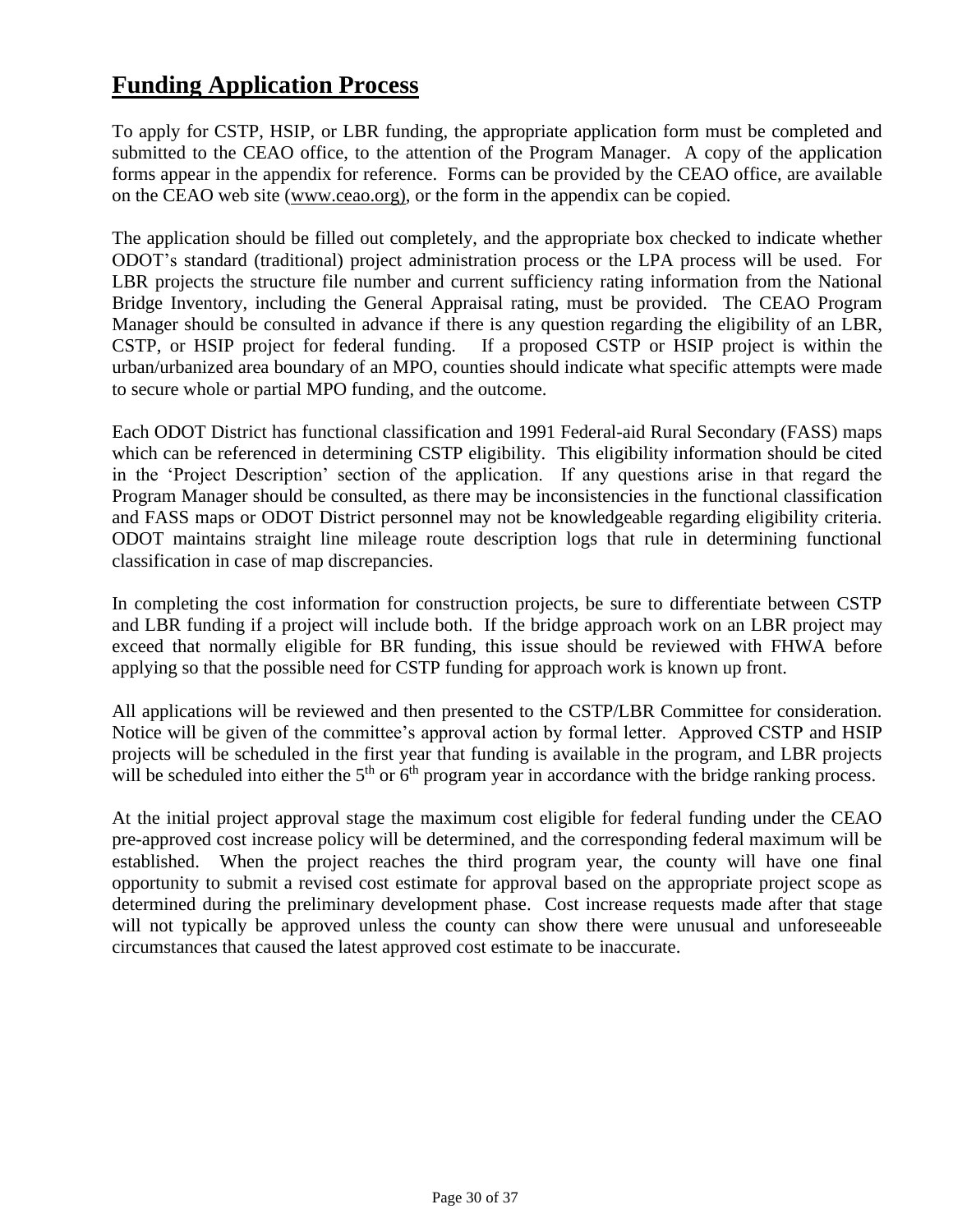### **APPENDIX**

### **CEAO Contacts**

Dean C. Ringle, P.E., P.S., Executive Director Phone: 614/221-0707 County Engineers Association of Ohio FAX: 614/221-5761 6500 Busch Boulevard, Suite 100 E-mail: dringle@ceao.org Columbus, Ohio 43229

Michele Risko, CSTP/LBR Program Manager Phone: 614/221-0707 County Engineers Association of Ohio FAX: 614/221-5761 6500 Busch Boulevard, Suite 100 E-mail: mrisko@ceao.org Columbus, Ohio 43229

Jeff Linkous, Chairman Phone: 937/382-2078 CSTP/LBR Committee FAX: 937/382-5318 1326 Fife Avenue Wilmington, Ohio 45177-2462

Mark Zimmerman, Vice-Chairman Phone: 419/447-1011 CSTP/LBR Committee FAX: 419/447-1304 Seneca County Engineer **E-mail:** zimmerman@bright.net 3300 S. TR 151 Tiffin, Ohio 44883-9499

Clinton County Engineer **E-mail:** jlinkous@clintoncountyengineer.org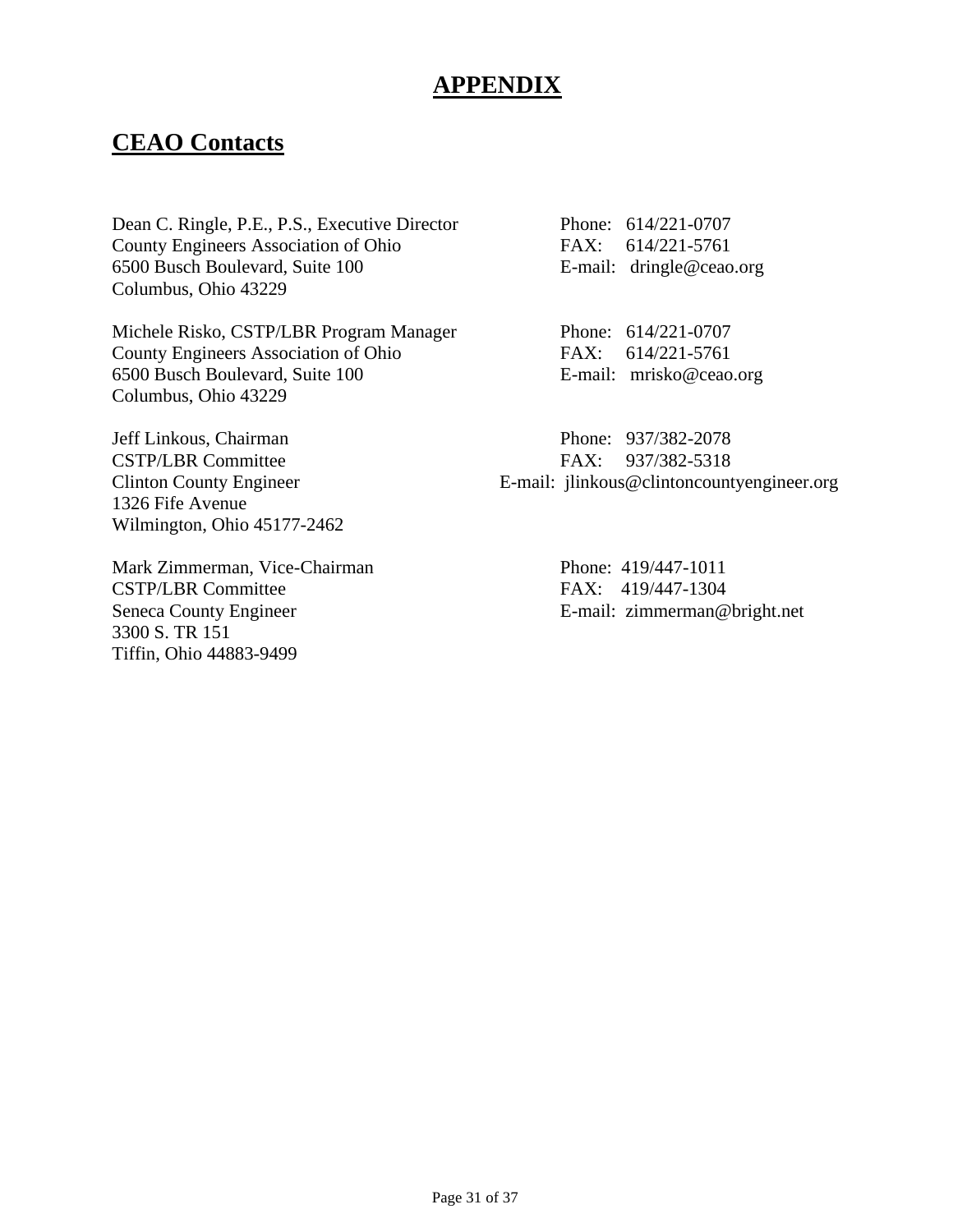

## LBR Funding Application

| DATE:                                                      |                  |  |
|------------------------------------------------------------|------------------|--|
| Project Information: (Note – 1 bridge per LBR Application) |                  |  |
| COUNTY-ROUTE-SECTION:                                      |                  |  |
| PID: (if available)                                        |                  |  |
| <b>Project Administration:</b>                             |                  |  |
| LOCAL-LET:                                                 | <b>ODOT-LET:</b> |  |
| Funding:*                                                  |                  |  |
| FISCAL YEAR REQUESTED:                                     |                  |  |
| <b>TOTAL COST ESTIMATE:</b>                                |                  |  |
| LBR COST ESTIMATE: (80% or 95% if using CBP)               |                  |  |

- \* 1. Submit cost estimates in current year dollars and include 10% CE for projects less than \$1 million or 7% CE for projects estimated at \$1 million or more
- 2. Requested year and Estimated Costs may differ from the actual approval by the CSTP/LBR Committee.

#### **LBR Project Information**

| Rehab or Replace:          |  |
|----------------------------|--|
| Structure File Number:     |  |
| Bridge Number:             |  |
| Bridge Length:             |  |
| <b>Sufficiency Rating:</b> |  |
| General Appraisal:         |  |

County Priority Points:\*\* \*\*30 points per County per year (can all be put on one application or can be split between County's applications)

**Project Description:** (Include the Roadway Name, if applicable)

| County Engineer's Signature: |  |
|------------------------------|--|
| Date:                        |  |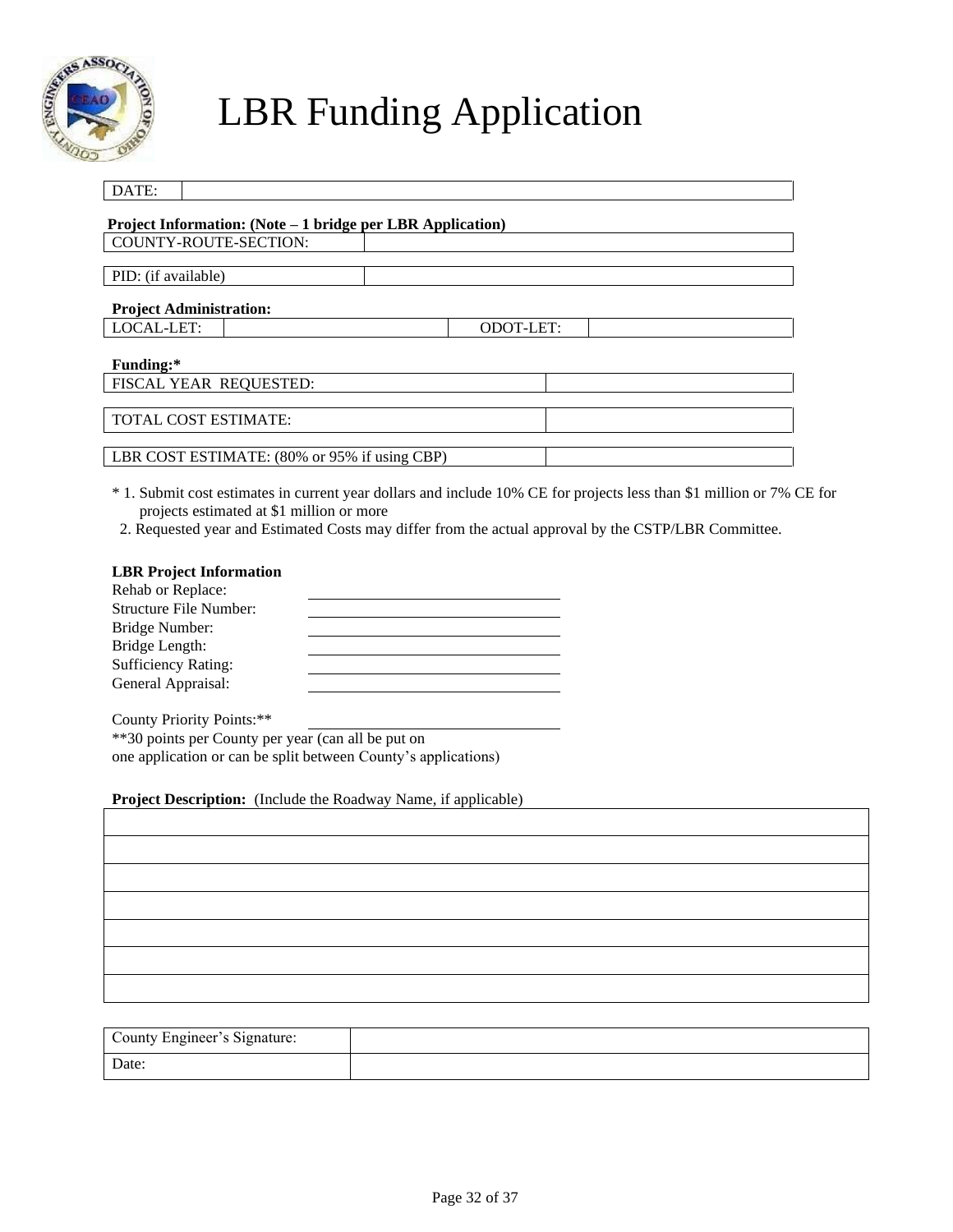

## CSTP Funding Application

| Roadway Information: (Attach additional sheets if necessary)<br><b>County Road No.</b>                  | <b>Begin SLM</b> | <b>End SLM</b>   | <b>Functional Classification</b> |
|---------------------------------------------------------------------------------------------------------|------------------|------------------|----------------------------------|
|                                                                                                         |                  |                  |                                  |
| 2. Requested year and Estimated Costs may differ from the actual approval by the CSTP/LBR Committee.    |                  |                  |                                  |
| * 1. Submit cost estimates in current year dollars and DO NOT INCLUDE CE                                |                  |                  |                                  |
| 80% CSTP COST ESTIMATE: (Please note that this<br>amount may not exceed the project cap of \$2 million) |                  |                  |                                  |
|                                                                                                         |                  |                  |                                  |
| <b>TOTAL COST ESTIMATE:</b>                                                                             |                  |                  |                                  |
| FISCAL YEAR REQUESTED:                                                                                  |                  |                  |                                  |
| Funding:*                                                                                               |                  |                  |                                  |
|                                                                                                         |                  |                  |                                  |
| <b>Project Administration:</b><br>LOCAL-LET:                                                            |                  | <b>ODOT-LET:</b> |                                  |
| PID: (if available)                                                                                     |                  |                  |                                  |
| <b>COUNTY:</b>                                                                                          |                  |                  |                                  |
| <b>Project Information:</b>                                                                             |                  |                  |                                  |

**Project Description:** (Attach additional sheets if necessary)

### **Priority:**

If submitting more than one CSTP Application, please prioritize your applications (with 1 being the highest priority):

### PRIORITY

County Engineer's Signature:

Date: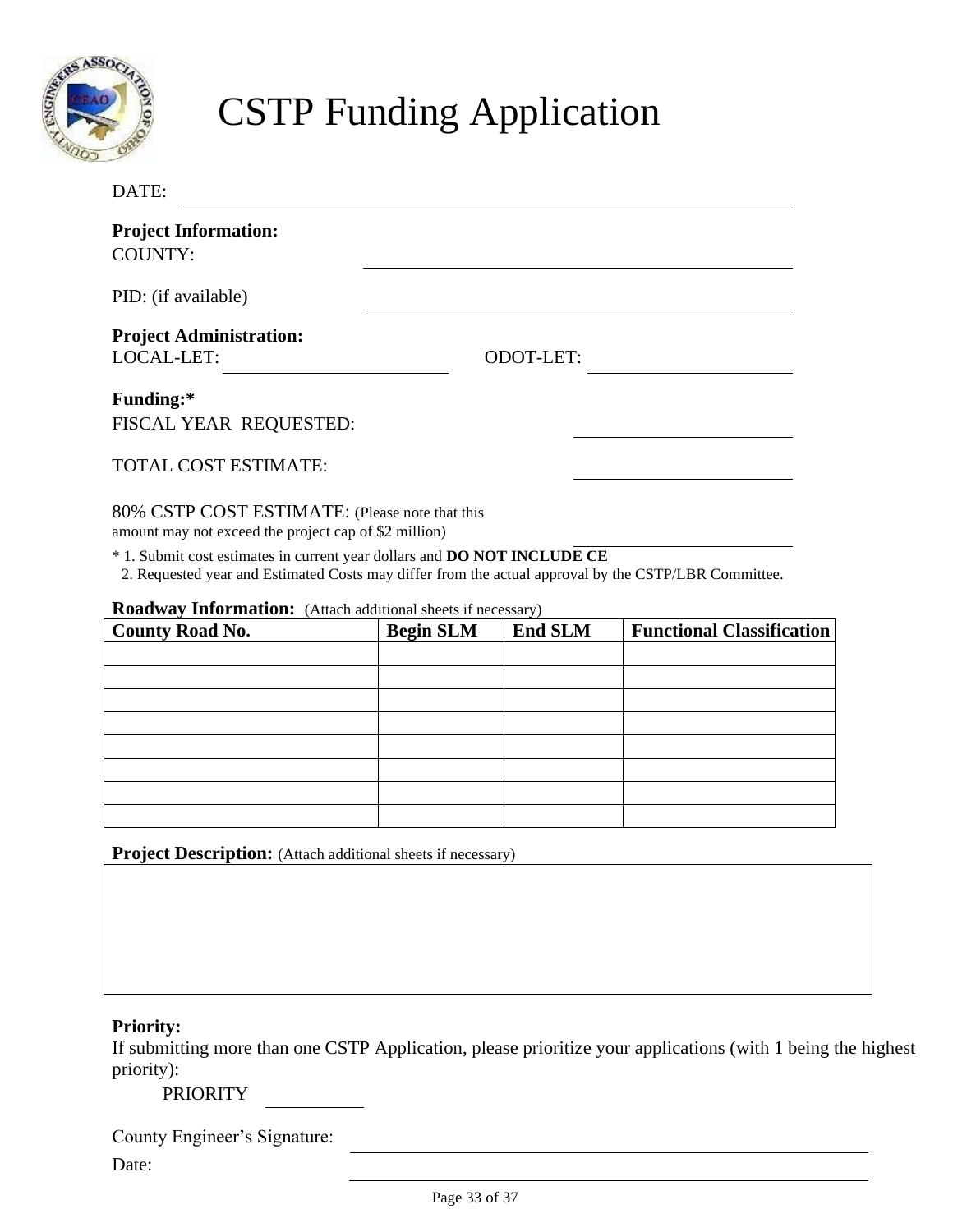

## Project Cost Revision Request Form

| DATE:                                                   |                  |
|---------------------------------------------------------|------------------|
|                                                         |                  |
| <b>Project Information:</b>                             |                  |
| COUNTY-ROUTE-SECTION:                                   |                  |
|                                                         |                  |
| PID:                                                    |                  |
|                                                         |                  |
| <b>Project Administration:</b>                          |                  |
| LOCAL-LET:                                              | <b>ODOT-LET:</b> |
|                                                         |                  |
| <b>Funding Source(s):</b>                               |                  |
| CSTP:                                                   | LBR:             |
| (check both if the project has both CSTP and LBR funds) |                  |
| <b>FISCAL YEAR:</b>                                     |                  |
|                                                         |                  |
|                                                         |                  |
| <b>CURRENT APPROVED COST ESTIMATE:</b>                  |                  |
|                                                         |                  |
| <b>CURRENT FEDERAL MAXIMUM:</b>                         |                  |
|                                                         |                  |
| REVISED CONSTRUCTION CONTRACT ESTIMATE:                 |                  |
|                                                         |                  |
| REVISED CONSTRUCTION ENGINEERING ESTIMATE:              |                  |
| <b>P. L.P. L. L. L. L. L. L. L.</b>                     |                  |

#### **Project Development: (check all that apply)**

|                              | Complete? |                |
|------------------------------|-----------|----------------|
|                              | Yes       | N <sub>0</sub> |
| <b>ENVIRONMENTAL:</b>        |           |                |
| STAGE 1:                     |           |                |
| STAGE 2:                     |           |                |
| STAGE 3:                     |           |                |
| <b>TRACINGS:</b>             |           |                |
| <b>DISTRICT R/W CERT:</b>    |           |                |
| PLAN PACKAGE RECEIVED IN CO: |           |                |

### **Reason for Cost Increase: (attach additional pages if necessary)**

#### CSTP Committee Use Only:

| Current Program Amount:          | Approved:     |  |
|----------------------------------|---------------|--|
| Current Federal Max at<br>$\%$ : | Not Approved: |  |
| Requested % Over Federal Max:    |               |  |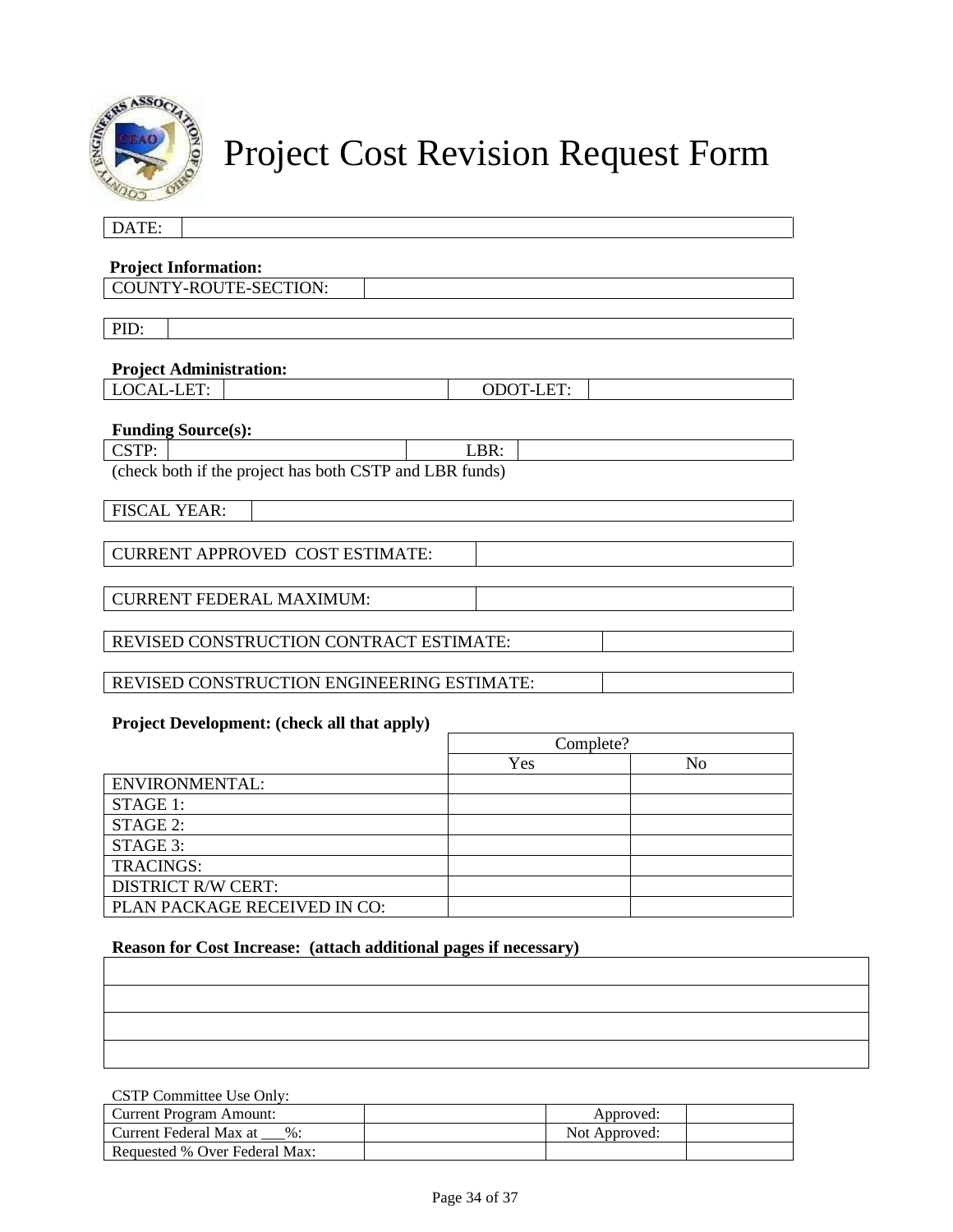### **CEAO SCOPE CHANGE REQUEST FORM**

### **A. Project Identification**

| County       |  | Route |                    | Section |  |
|--------------|--|-------|--------------------|---------|--|
| PID          |  |       |                    |         |  |
| CEAO Program |  |       | <b>Fiscal Year</b> |         |  |

### **B. Description of Requested Scope Change**

### **C. Will the Scope Change Alter the Project Limits?**

Yes No

### **If Yes:**

| Original Begin SLM |                                | Original End SLM |  |
|--------------------|--------------------------------|------------------|--|
| Revised Begin SLM  |                                | Revised End SLM  |  |
|                    | Total Change in Project Length |                  |  |

## **D. Will the Scope Change Require Additional Funding?**<br> **Property**

Yes

### **If Yes:**

| Original Project Cost Estimate: |  |
|---------------------------------|--|
| CEAO Federal Max:               |  |

| Current Construction Contract Estimate:  |  |
|------------------------------------------|--|
| (Not including Construction Engineering) |  |

### **E. Has the Project Been Cleared for Environmental?**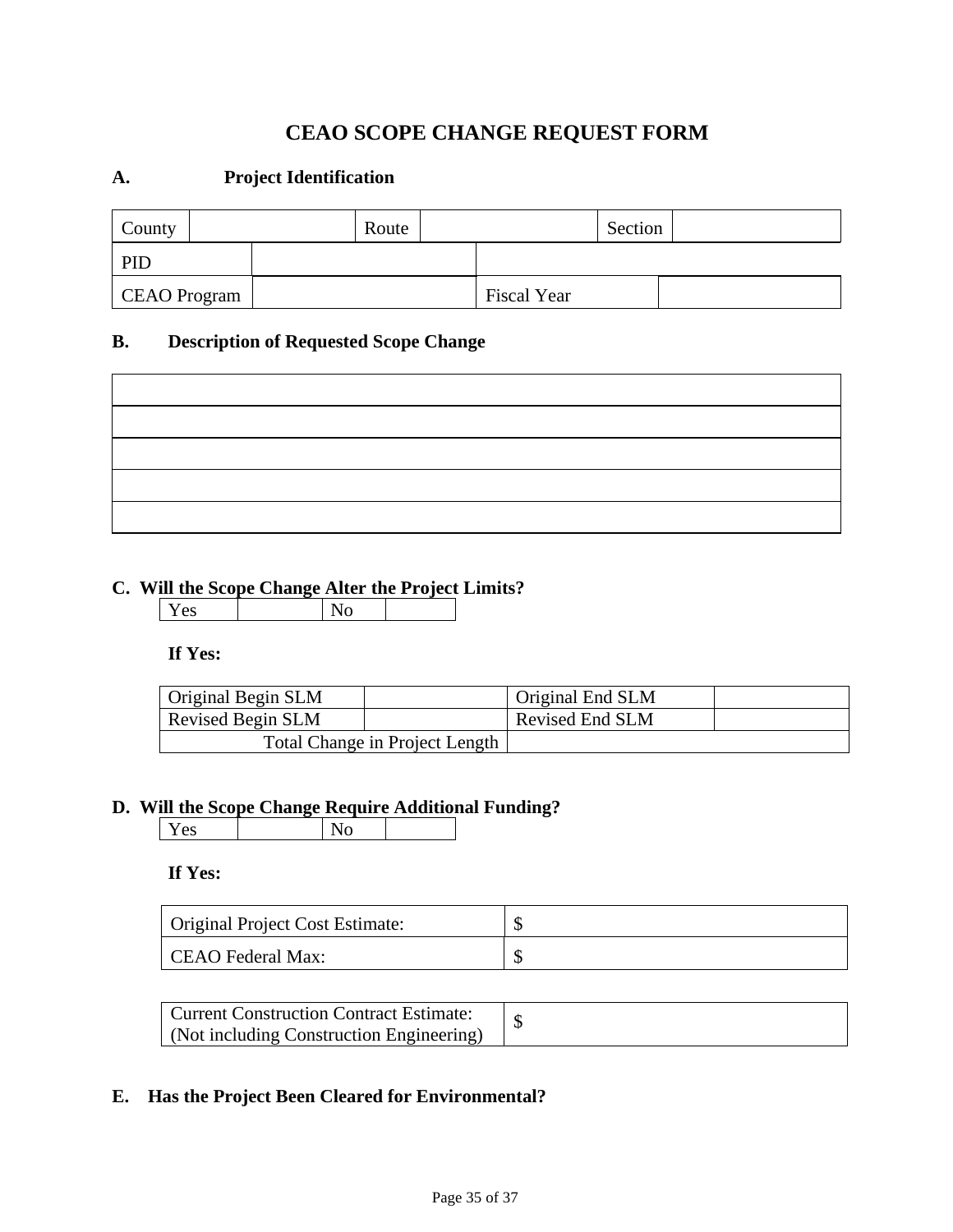**If Yes, Will Additional Environmental Coordination be Required?** Yes No

**F.** Will the Scope Change Require Additional Right-of-Way or Utility Impacts?<br>
<u>Yes</u> Yes

### **If Yes, Please Describe:**

### **G. Will the Scope Change Alter the Project Schedule?**

| $_{ex}$<br>∸ ∽ | $\check{ }$ |  |
|----------------|-------------|--|

### **If Yes:**

| Proposed PS&E Date:        |  |
|----------------------------|--|
| <b>Proposed Sale Date:</b> |  |
| Proposed Award Date:       |  |

| CSTP/LBR Committee Use Only:               |  |
|--------------------------------------------|--|
| Can the proposed schedule be accommodated? |  |
| Can the funding increase by accommodated?  |  |
| Proposed New Federal Max:                  |  |
|                                            |  |

|   | $\sim$           |
|---|------------------|
| ັ | w.<br>UL.<br>. . |
|   |                  |